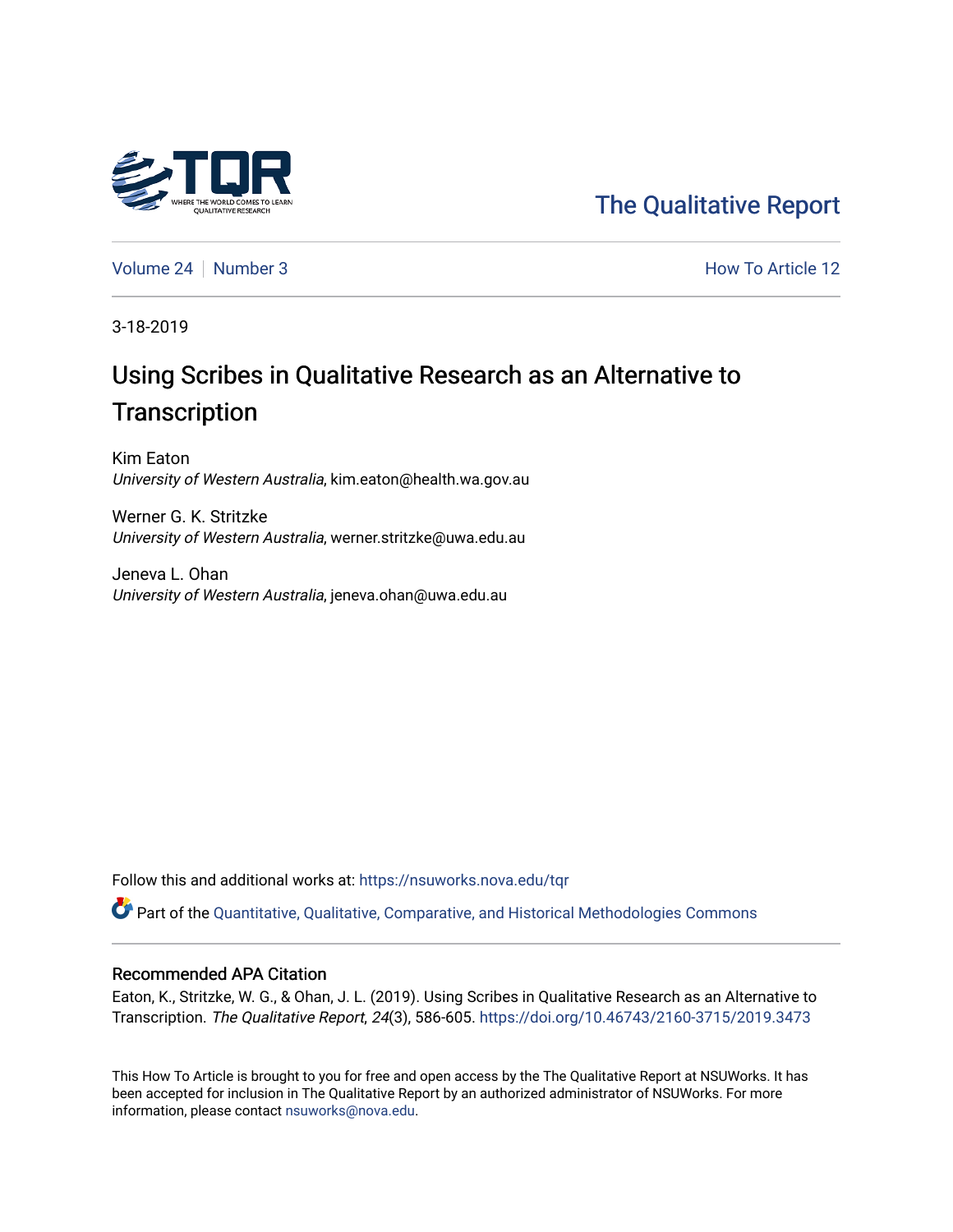

# Using Scribes in Qualitative Research as an Alternative to Transcription

## Abstract

Transcribing qualitative data is resource-intensive. One less intensive alternative is scribing: the documenting of comprehensive notes, including verbatim quotes by an independent observer during an interview. However, the extent to which a comparable thematic analysis can be derived from scribed interview data relative to verbatim transcriptions of these same interviews has not been investigated. Thus, the purpose of this study is to test the number and content of themes derived from interview data, which had been scribed versus transcribed verbatim and to identify the time and cost differences (if any) between obtaining, processing, and analysing scribed data compared to transcribed data. Two modes of scribing were evaluated: in-person (i.e., from notes obtained during live interviews), and from videorecordings of these same interviews. There was high consistency in the number and content of themes (highest at subtheme level) derived from scribed versus transcribed data. Scribing produced significantly less data than transcribing and was economically superior. Thus, in the context of interview-based studies in which common ideas or meaning are sought through thematic analysis, scribing yields a similarly rich set of themes as transcribing, and hence, may offer a valid and feasible alternative when resources are limited.

### Keywords

Scribe, Transcription, Interviews, Qualitative

### Creative Commons License



This work is licensed under a [Creative Commons Attribution-Noncommercial-Share Alike 4.0 International](https://creativecommons.org/licenses/by-nc-sa/4.0/)  [License](https://creativecommons.org/licenses/by-nc-sa/4.0/).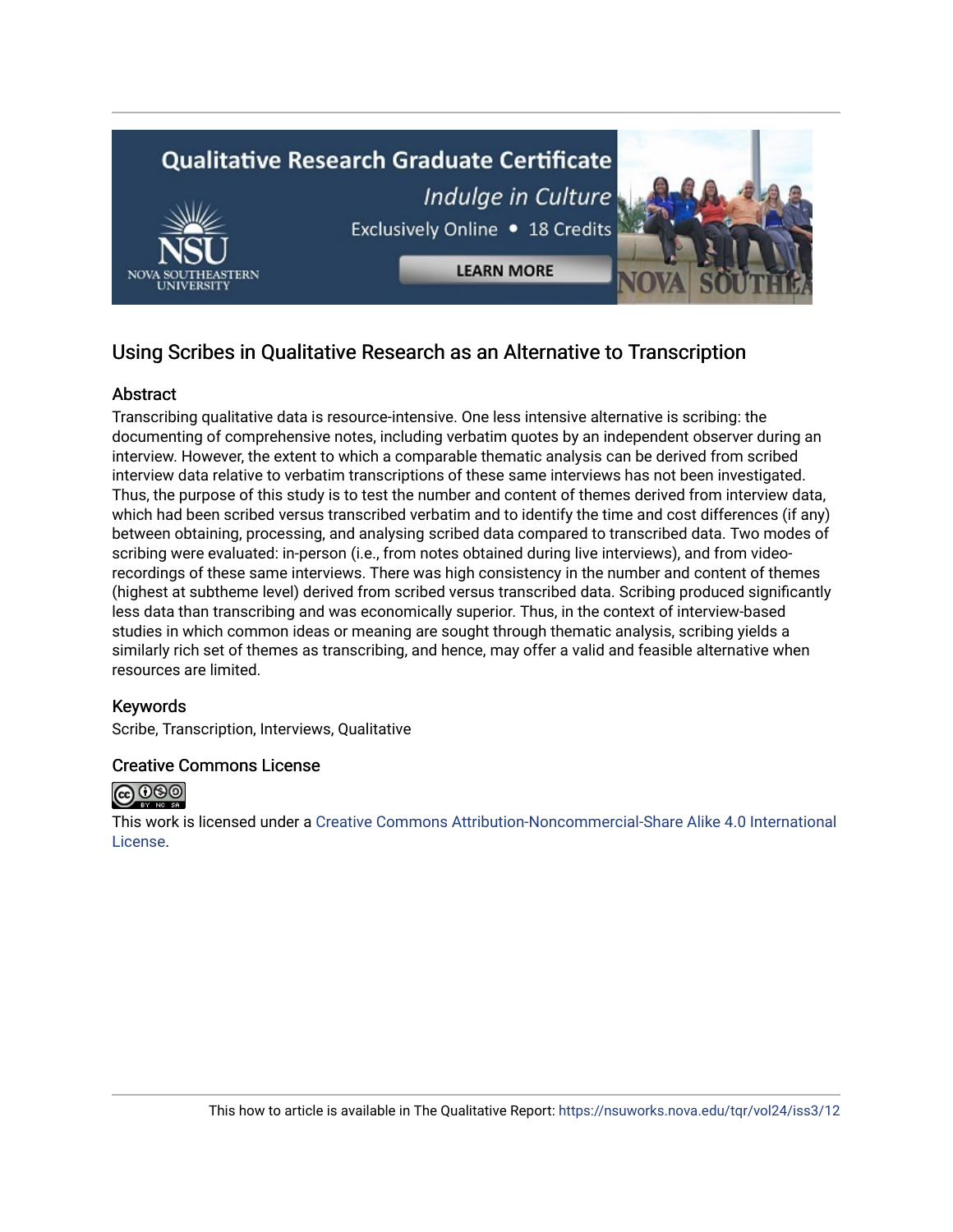

# **Using Scribes in Qualitative Research as an Alternative to Transcription**

Kim Eaton, Werner G. K. Stritzke, and Jeneva L. Ohan University of Western Australia, Perth, Australia

*Transcribing qualitative data is resource-intensive. One less intensive alternative is scribing: the documenting of comprehensive notes, including verbatim quotes by an independent observer during an interview. However, the extent to which a comparable thematic analysis can be derived from scribed interview data relative to verbatim transcriptions of these same interviews has not been investigated. Thus, the purpose of this study is to test the number and content of themes derived from interview data, which had been scribed versus transcribed verbatim and to identify the time and cost differences (if any) between obtaining, processing, and analysing scribed data compared to transcribed data. Two modes of scribing were evaluated: in-person (i.e., from notes obtained during live interviews), and from video-recordings of these same interviews. There was high consistency in the number and content of themes (highest at subtheme level) derived from scribed versus transcribed data. Scribing produced significantly less data than transcribing and was economically superior. Thus, in the context of interview-based studies in which common ideas or meaning are sought through thematic analysis, scribing yields a similarly rich set of themes as transcribing, and hence, may offer a valid and feasible alternative when resources are limited. Keywords: Scribe, Transcription, Interviews, Qualitative*

Qualitative researchers use a range of methods that facilitate the in-depth exploration of the complexities of human perspectives, constructs, and concepts (Lincoln & Guba, 2003; Yilmaz, 2013). Yet, qualitative research is often prohibitive as it can be laborious, time consuming, and expensive (Neal, Neal, van Dyke, & Kornbluh, 2015; Tilley, 2003). Transcription, the processing of raw interview data into a text-based form, is a major contributor to the resource-intensive nature of qualitative research (Halcomb & Davidson, 2006). Transcription, also referred to as transcribing, can take up to 10 hours per hour of interview recording for a verbatim transcription (Bailey, 2008), and is somewhat more economical at up to 7 hours per hour of recording for non-verbatim transcription (Britten, 1995). Computerised transcription methods (e.g., voice recognition software) only partially remediate the issue, given that errors in punctuation can arise, which impact on transcript comprehensibility (Jarnow, 2017; Johnson, 2011; Perrier & Kirkby, 2013). Further, copious data are produced, which then take time to analyse, increasing with the amount of text (Johnson, 2011; MacLean, Meyer, & Estable, 2004; Tessier, 2012; Tilley, 2003). Given these high resource demands, alternative methods that increase the cost-viability of qualitative research have been sought. One such recently employed alternative is the use of a scribe, a third person within the interview to document extensive notes, with these notes subsequently analysed (e.g., Bex Lempert, 2016; Corrigan, Pickett, Kraus, Burks, & Schmidt, 2015; Mowat, 2012).

Despite the recent use of scribes in qualitative research, the extent to which a similar thematic analysis is derivable from scribed data relative to verbatim transcription has not been established. Further, although one key criticism of transcription is that it is resources-intensive, there has been no test of how economical scribing is, relative to transcription. Thus, the aim of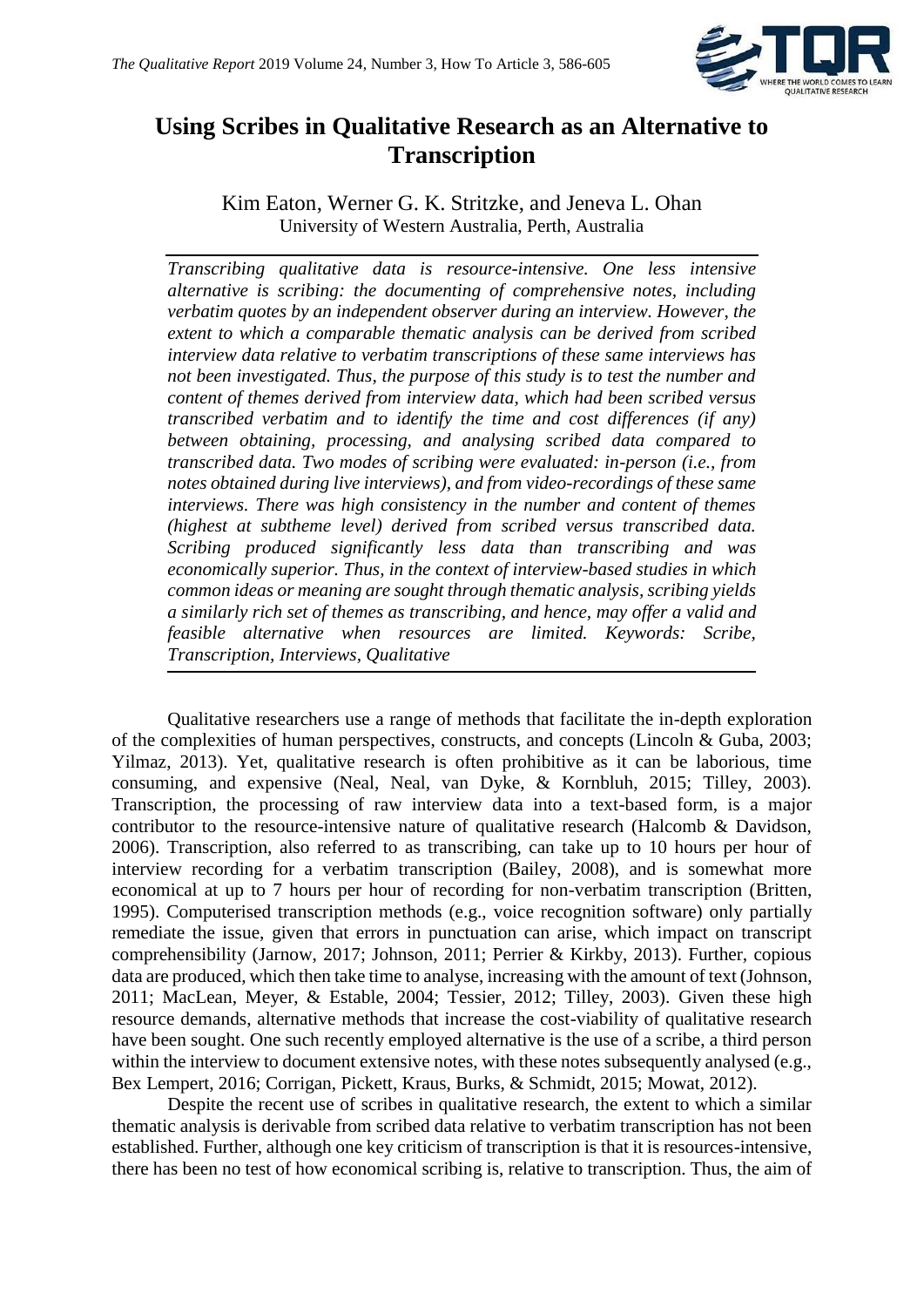this current study is to address these issues by examining the extent to which thematic analysis of interview data scribed in-person (and from video-recording) yields comparative results to data transcribed verbatim. The time and labour costs involved in scribing versus transcribing is also compared.

To address the problems of time, labour, and cost, some have argued in favour of foregoing the transcription process altogether (Bentley et al., 1988; Kieren & Munro, 1985; McNall & Foster-Fishman, 2007). Early alternatives focussed on coding from the raw data itself (i.e., the electronic recording). However, despite evidence that coding directly from the recording kept researchers close to their data—an essential element of analysis—and was faster than coding from transcription (Crichton & Childs, 2005; Gravois, Rosenfield, & Greenberg, 1992), reliability was often compromised (Lapadat & Lindsay, 1999). For example, compared to coding from transcription, coding from the recording resulted in a 13-34% loss of data and marked inconsistencies in code assignment (Kieren & Munro, 1985). Further, without a written record of the data, an audit trail can be difficult to establish (Halcomb & Davidson, 2006). Audit trails are essential for demonstrating credibility and trustworthiness of the evolution of the overall thematic construct (Koch, 2006). For these reasons, qualitative methodologists recommend processing raw data into a text-based form prior to analysis (Tessier, 2012).

Bearing in mind the necessity of text-based datasets, one proposal has been to use field notes scribed during the interview (Kieren & Munro, 1985). Field notes consist of the researcher's documented ideas regarding the interview, and comments on context and the conversation exchange itself (Phillippi & Lauderdale, 2017). The benefit of field notes is that they are contemporaneous and can be elaborated on with subsequent viewing of the electronic recording (Bentley et al., 1988; Tessier, 2012). Although some use field notes to supplement recordings and/or their transcriptions to aid in the interpretation and generation of meaning (Halcomb & Davidson, 2006), others rely solely on extensive field notes as the data corpus, replacing verbatim transcription entirely (e.g., McNall & Foster-Fishman, 2007).

The collection and analysis of field notes is a feature of rapid evaluation and assessment method (REAM) studies (McNall & Foster-Fishman, 2007). Generally, REAM projects aim to be fast and selective in data acquisition and analysis (Beebe, 2014; Manderson & Aaby, 1992). To do so, case summary templates with subject headings are created a priori (Beebe, 2014). During interviews with and/or observations of participants, field notes are recorded directly onto these templates under a corresponding heading (Beebe, 2014). These notes are subsequently coded and then compiled into a data matrix (Averill, 2002) for cross-case evaluation (Beebe, 2014). In the McNall and Foster-Fishman (2007) variant of REAM, field notes were not assigned to pre-prescribed headings; rather, codes and then themes were assigned a posteriori to field note collection. The authors argued that this method was reliable and valid as it met the Guba and Lincoln (1989) adequacy criteria of trustworthiness and authenticity, such as credibility, transferability, confirmability, and fairness. How robust the thematic analysis of field notes is, compared to verbatim transcription, has yet to be established.

Interviewer-produced field notes, however, are fundamentally disadvantaged given that the interviewer needs to simultaneously engage in the process of the interview and in making field notes. Interviewer note-taking potentially disrupts the interview, compromising both the notes and the interview exchange (Barker, Pistrang, & Elliott, 2016; Sturges & Hanrahan, 2004). Moreover, it may result in "thin" datasets, replete with missing data and an underrepresentation of participant voices that could render findings incomplete, simplistic, or inconclusive (Hamo, Blum-Kulka, & Hacohen, 2004; Kieren & Munro, 1985; Tessier, 2012). Thus, although interviewer-produced field notes address the need for a written (yet reduced) record of the interview, they may not provide the detail necessary to complete a trustworthy and credible analysis.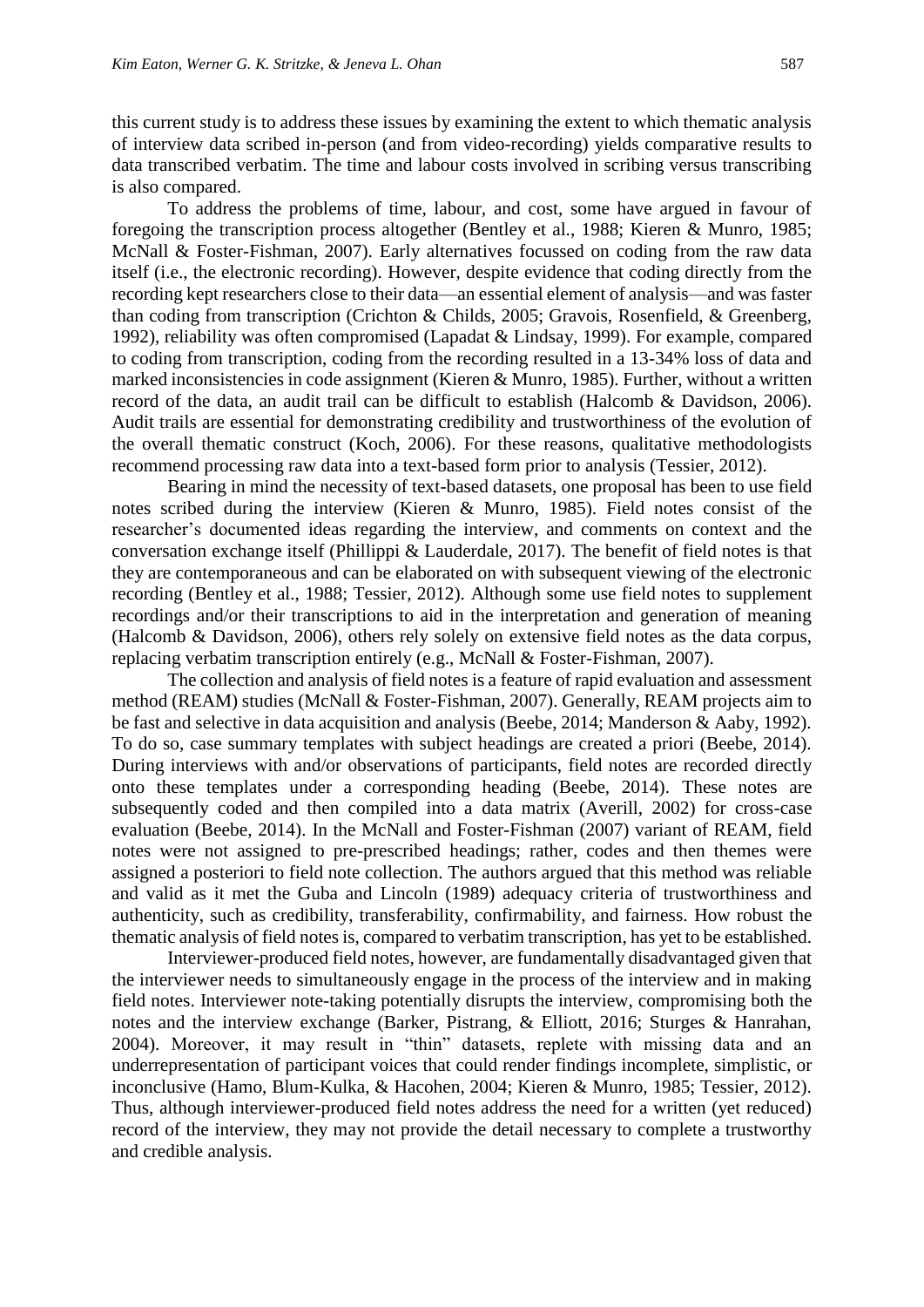To limit the intrusive effects of note-taking during interviews, an alternative is to use a third person (a scribe) to perform note-taking duties (Seaman, 1999). Unlike the interviewer, scribes are independent of the interview, and can document notes, verbatim quotes, and contextual detail. Recently, Bex Lempert (2016) used scribes during interviews and focus groups within a prison setting to record written data, including quotes. The scribes were essential, as electronic recording was prohibited, precluding verbatim transcription of the recording. Corrigan et al. (2015) also used scribes to document extensive notes during interviews and focus groups in a community setting. The scribed notes were subsequently analysed using a grounded theory approach, obtaining thematic saturation. Thus, by using a scribe independent of the interview process, Corrigan et al. (2015) obtained a comprehensive text-based dataset sufficient to complete thematic analysis without the need for verbatim transcription.

In sum, over the past two decades, researchers have made increasing attempts to reduce data collection and analysis burden and increase the cost and time feasibility of qualitative research completed via coding and/or thematic analysis. To do so, alternatives to transcribing qualitative data have been proposed and are frequently used. One method, the use of a scribe to document extensive notes is already being used by researchers to expediently obtain a manageable dataset and to document data in research situations in which electronic recording is prohibited and/or transcription unavailable. However, there has been little exploration as to whether this method achieves similar analytic outcomes in terms of the number and content of themes derived through thematic analysis. Importantly, scribed data have not been directly compared to verbatim transcriptions, and hence the degree to which scribing offers savings in resources, given the need to hire and train a second individual to be present for interviews, is unknown. Thus, in this study we examine what, if anything is the impact of using scribed data—relative to verbatim transcription—to derive themes and subthemes. First, we compare the number and content of themes and subthemes derived from data scribed during interviews (and from video-recordings) to those derived from the verbatim transcription. Then, we conduct an economic analysis (i.e., time and cost) of scribing in comparison to transcription.

#### **The Researchers**

Kim Eaton is a clinical psychologist registrar working with children and adolescents and their families. She has recently completed her PhD studies, of which, two chapters constituted qualitative studies. It was during these studies, completed as a student, and in and previous qualitative work undertaken in community- and tertiary- treatment settings that she became increasingly aware of the demands of verbatim transcription and the need for a rigorous alternative to expedite the process. This was particularly the case given that student and community projects are often minimally funded and time-limited. However, in finding limited research or robust evidence supporting alternatives, the impetus for the current study emerged. Werner Stritzke is a clinical psychologist who worked initially for many years as a counsellor with juvenile delinquents in Germany and with abused and neglected children in the United States. Following his PhD, his research in the area of substance use and misuse, and more recently in suicide risk and resilience, has employed a wide range of methodological approaches to suit the particular research questions or populations studied. These include innovative explicit and implicit assessment methods, experimental and longitudinal designs, and qualitative approaches. Jeneva Ohan is a senior lecturer and registered psychologist at the University of Western Australia. She teaches child and adolescent assessment and interventions to students in clinical psychology. Like her clinical experience, her research is in the area of parent and child mental health, mental health service use, and the stigma that these families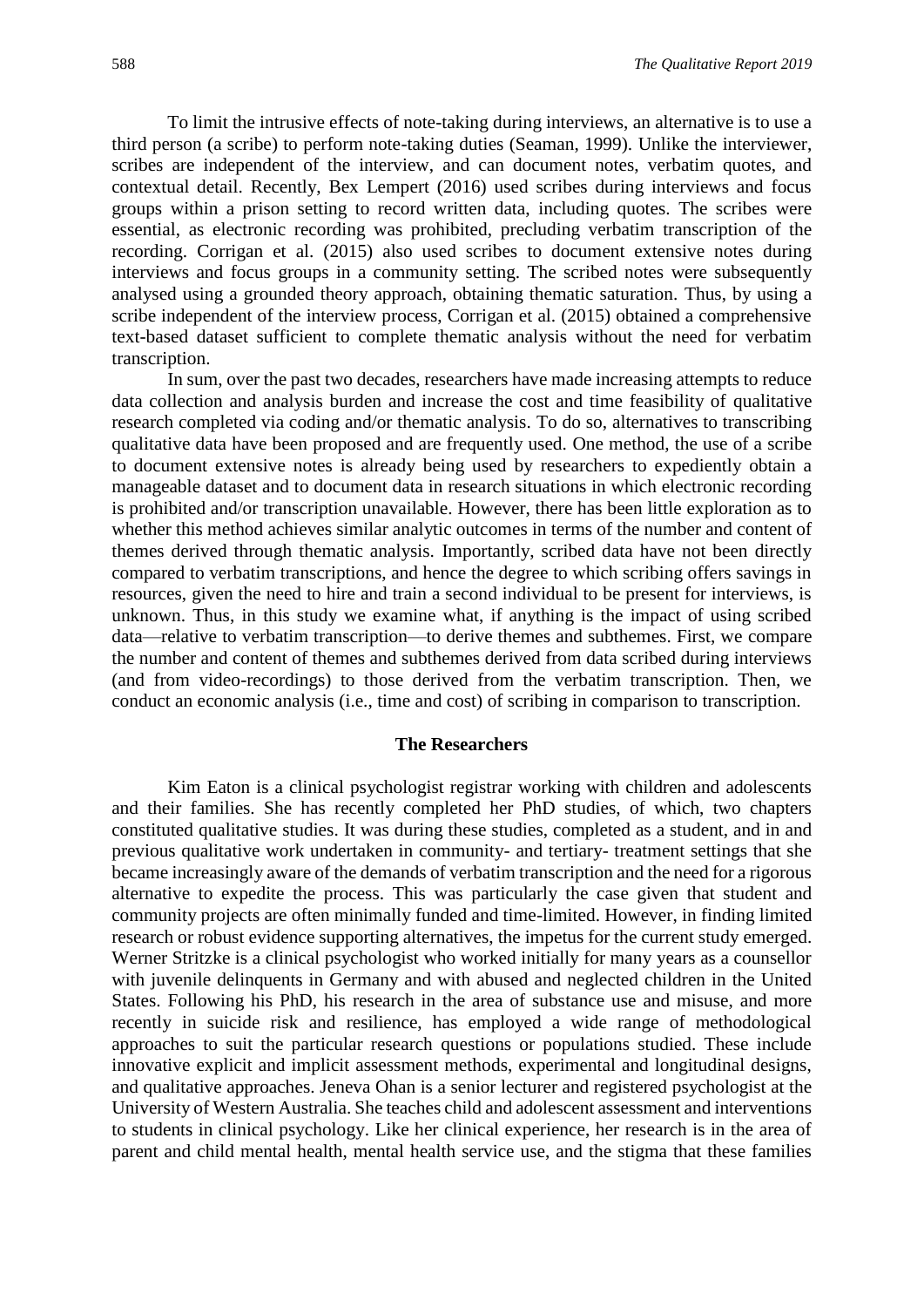encounter. She has used a range of research methods and study designs, from experimental to qualitative and naturalistic, in her research studies.

#### **Method**

Ethics approvals for the initial qualitative study and the subsequent methodological comparison study were granted by our university's human research ethics office. Participants provided consent for the initial study and for subsequent use of the data.

#### **Background**

To test the scribe method described herein, we scribed and transcribed interviews ( $n =$ 12), obtaining a data corpus from each of the methods. These interviews were semi-structured and ranged from 29.49 to 63.06 minutes ( $M = 42.43$ ,  $SD = 11.10$ ). We have previously reported on the results of the substantive thematic analysis of the scribed data (Eaton, Ohan, Stritzke, & Corrigan, 2016). In the current methodological investigation, we report on our method of training and using scribes featured in that study and compare the thematic outcomes of scribed data versus verbatim transcription.

#### **Procedures for Training Scribes**

Prior to scribing interviews, two students with clinical and interview experience enrolled in a postgraduate psychology program were trained to record and analyse scribe notes (one 3.5 hour session). The steps involved in training scribes are as follows.

**Step 1: Prepare training materials.** Training materials consisted of a pool of 10 audiorecorded segments extracted from de-identified interviews from a separate study for which a thematic analysis had already been completed (Eaton, 2013). Segments ranged from 16.3-22.4 minutes ( $M = 19.3$ ,  $SD = 3.05$ ). A master-set of scribed notes, codes, subthemes and themes were created for each segment using the procedure for using scribes described in the next section.

**Step 2: Instruct scribes.** The main task of a scribe (i.e., to document comprehensive notes for each interview) was clearly set out. Scribes were instructed to document: (1) topics raised by participants, (2) quotes (i.e., verbatim exemplars of participants' spoken words), (3) the interview question that led to participants' responses, (4) emotional detail (e.g., crying, laughter), (5) non-verbal detail (e.g., fidgeting), (6) contextual detail (e.g., aspects of the location of the interview), and (7) any other salient detail or detail likely to influence interpretation of meaning (e.g., participants' use of metaphor, sarcasm, emphasis, or voice inflection).

**Step 3: Scribing of training segments**. Listening to an interview segment, the scribes each generated their own scribed notations.

**Step 4: Discrepancy check and rectification (of scribed notes)**. The scribed notes were compared, line-by-line, against the master-set. Discrepancies, such as omitting salient quotes or including filler words (e.g., "um," "ah") were resolved by negotiated agreement (Campbell, Quincy, Osserman, & Pedersen, 2013; Garrison, Cleveland-Innes, Koole, & Kappelman, 2006). This involved scribes discussing the information they had documented and their justifications for doing so in an effort to reconcile the discrepancies. We replicated this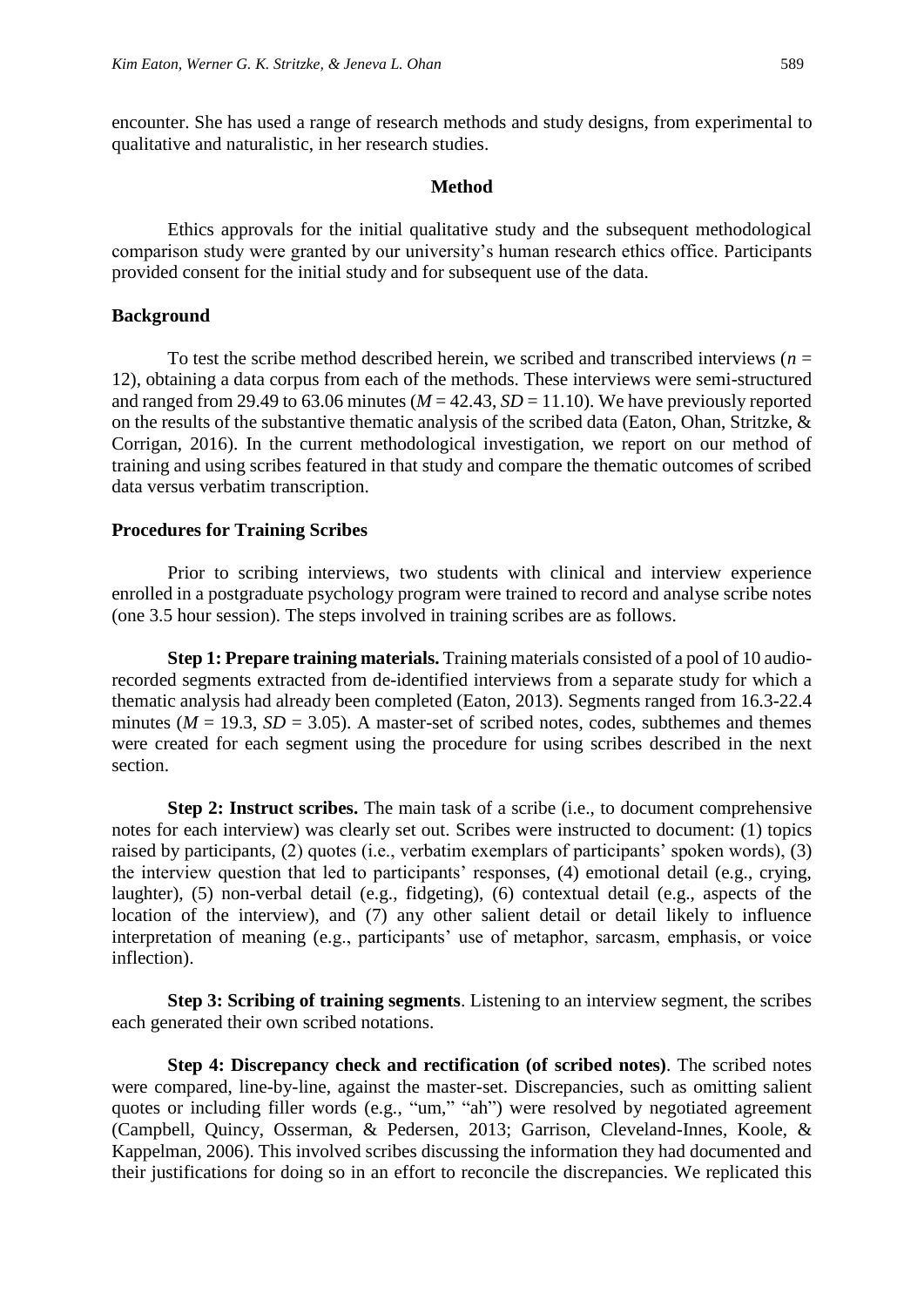process using subsequent interview segments until the discrepancy check revealed only minor disagreements between scribed notes and the master-set.

**Step 5: Analytical process.** Scribes were then trained to code and thematically analyse the scribed notes. Based on the social constructivist methods of Giorgi (2009), scribes began with pre-reading the scribed data to gain familiarity and a general sense of the messages conveyed within. Data were then segmented into meaning units (i.e., sentences and phrases) and descriptively coded (i.e., first pass coding). Codes were collapsed, amended, and deleted where necessary (i.e., second pass coding). Subthemes and themes were identified through a recursive and iterative process of code refinement, moving from individual codes to subthemes, to themes.

**Step 6: Discrepancy check and rectification (of codes and themes).** Codes and themes were compared against the master-set. Again, by negotiated agreement, each discrepancy was discussed and resolved. Consistency was deemed reached once all discrepancies were resolved.

#### **Procedure for Using Scribes In-Person**

On completion of the training, qualitative interviews commenced. These interviews were scribed in-person (i.e., within the interview) using the following steps.

**Step 1: Informing and introducing.** Participants were informed about the inclusion of the scribe in the participant information letter and again at interview scheduling. Participants were free to decline the scribe's presence without repercussion (an option not chosen by any participant). The scribe was introduced to participants at the commencement of the interview.

**Step 2: Video record interview.** Interviews were video recorded to obtain a first-hand record of the interview.

**Step 3: Concurrent note-taking by scribe.** The scribe sat outside of the immediate interview space to unobtrusively observe both the participant and interviewer. Scribed notes including quotes, contextual detail, and non-verbal detail were documented throughout the interview (as described in Step 2 in "Procedure for Training Scribes" above).

**Step 4: Reflexive journaling (ongoing during analysis).** Immediately post-interview, scribes made notes on their reflections regarding the interview process and content, and their opinions, thoughts, and feelings relative to the data they were collecting. Scribed notes were expanded on and ideas regarding emergent themes noted. Such reflexivity within qualitative research is essential to establish transparency, identify sources and evidence of potential bias, and enhance reliability of data collection, analysis, and findings (Ortlipp, 2008; Shaw, 2010).

**Step 5: Review and revise scribe notes.** Scribes reviewed and revised their notes using the video recordings as appropriate so as to accurately and comprehensively capture verbatim quotes and other relevant detail.

**Step 6: Analytic process**. Phases of preliminary and secondary coding were conducted, culminating with the derivation of subthemes and themes. The method for which has been described above in Step 5 of the "Procedure for Training Scribes." In addition, an audit trail was maintained and included reflexive notes and a record of theme evolution.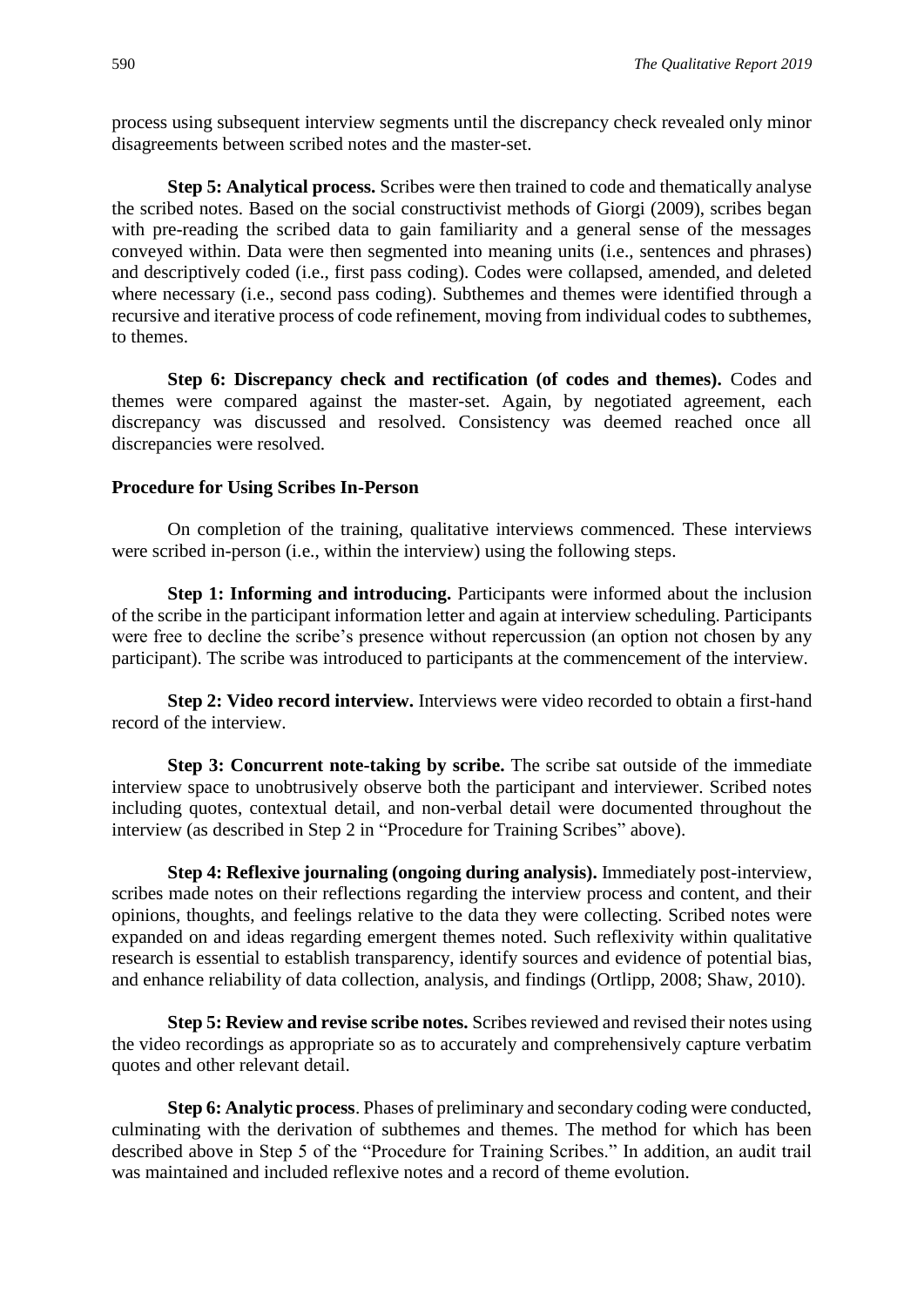#### **Transcribing**

Two students, who had a minimum of a psychology honours degree were trained to transcribe verbatim from the interview video recordings using the training materials previously described (one 3.5 hour session). Verbatim transcripts were drafted using the Jefferson notation system (Atkinson & Heritage, 1999; Jefferson, 2004; Oliver, Serovich, & Mason, 2005). Transcribers were then trained (one 3.5 hour session) to code and thematically analyse transcriptions using the same method as the scribes. Consistent with scribes, transcribers maintained reflexive journals and a record of theme evolution.

The time taken to scribe, transcribe, and code each interview was recorded. Six of the 12 interviews were randomly selected to complete the methodological comparison.

#### **Results**

#### **Amount of Data Produced by In-Person Scribes Versus Transcription**

Because an integral purpose of using scribes is to obtain an easy-to-manage, compact dataset that facilitates later qualitative analysis, we first analysed the amount of information produced in scribed notes versus verbatim transcriptions. To do this, we examined the amount of text-based data (i.e., number of words) per method. Compared to transcription, scribing inperson produced 73% less data (9,254 versus 34,263 words).

#### **Comparisons of Subthemes and Themes Derived from Scribed Versus Transcribed Data**

There is a concern that the reduced dataset produced by scribes may result in a thinner thematic analysis and compromise the number of themes produced. Thus, the extent to which the reduction of data impacted (if at all) on the thematic analysis of these data was examined by comparing the number of subthemes and themes derived from in-person scribed notes versus transcriptions. Forty subthemes and nine themes emerged from each of the methods.

We also examined the extent to which the subthemes and themes derived from inperson scribed data qualitatively differed to those derived from transcriptions. To do so, two independent raters, who were blind to the aims of the study, were presented with a series of subtheme pairs consisting of one subtheme (and brief description) from each method. Each scribe-derived subtheme was compared, one at a time, to each transcription-derived subtheme. Comparison pairs were counterbalanced to account for the two different methods (Gravois et al., 1992) and two distractor themes were included. The similarity of each comparison pair was rated on a 0-100 scale ( $0 =$  not at all similar;  $100 =$  exactly the same). Value ranges for the similarity comparisons were based on the Koo and Li (2016) guidelines for the interpretation of Cohen's kappa or intraclass correlation inter-rater agreement. In adopting these fairly stringent guidelines, ratings of 90 (or above) indicated *excellent* similarity, 75-89 indicated *good* similarity, 50-74 indicated *moderate* similarity, 49 (or below) indicated *poor* similarity. This process was repeated at theme level.

The distractor subthemes/themes were rated as having 0% similarity with any other subtheme/theme and were removed from the comparison list. For each rater, the highest unique match for each subtheme was identified. This involved rank ordering the comparison scores, isolating the highest match, and removing it from subsequent comparisons to avoid overlapping. This process was continued until the highest match for each subtheme was identified. The process was again repeated at theme level.

Table 1 illustrates the number of subthemes and themes, and their similarity ratings. Between 80% (Rater A) and 82.5% (Rater B) of subthemes overlapped between the two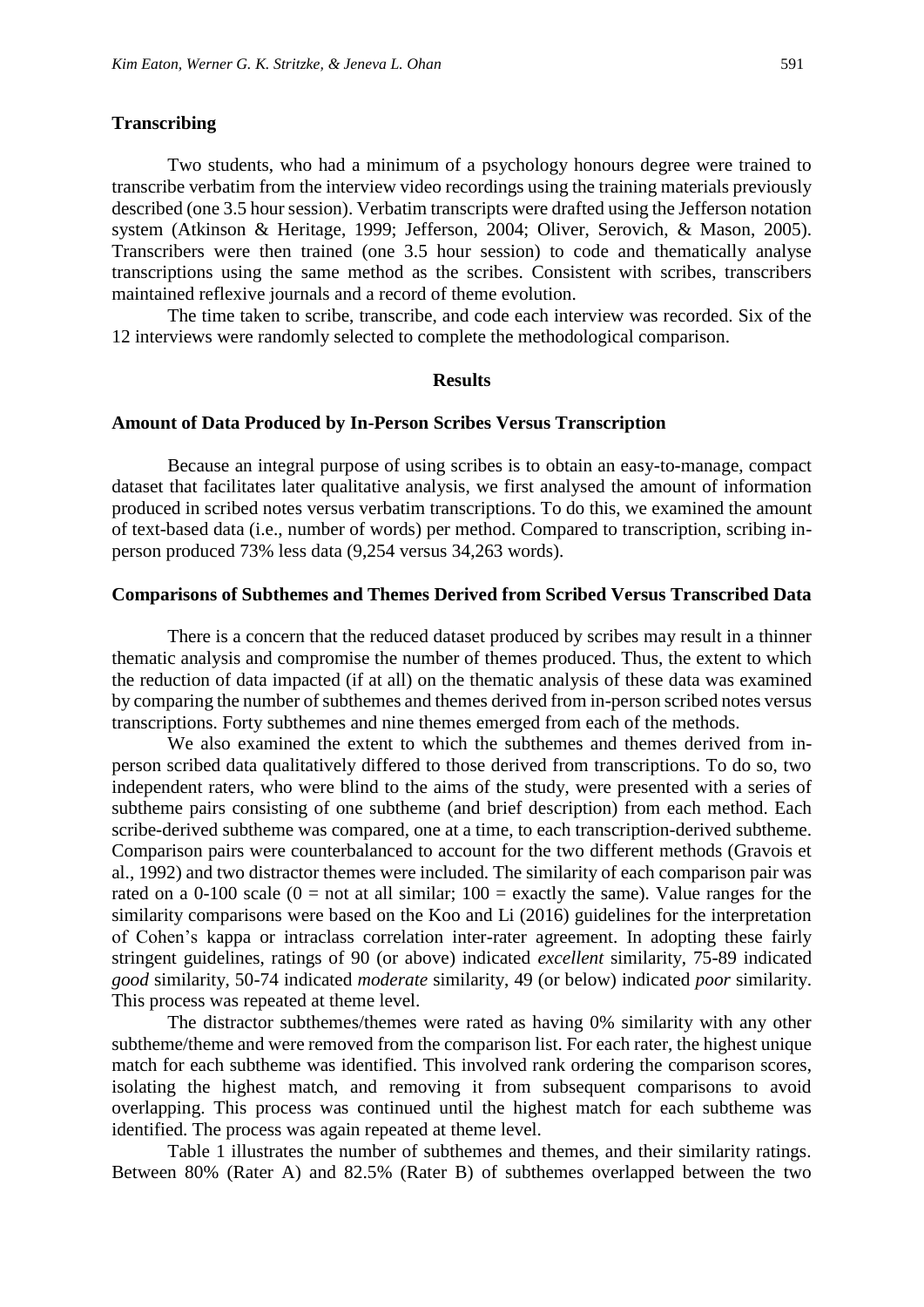methods to a good to excellent degree. A similar good to excellent degree of overlap was found by each of the raters for 77.78% of themes.

|                                       | >90       | 75-89          | 50-74            | $<$ 49         | <b>ICC</b> | 95%CI      | $\boldsymbol{F}$ | (df, df)          |
|---------------------------------------|-----------|----------------|------------------|----------------|------------|------------|------------------|-------------------|
|                                       | Excellent | Good           | Moderate         | Poor           |            |            |                  |                   |
| Transcription to Scribe (in-person)   |           |                |                  |                | $.87*$     | [.86, .89] |                  | 7.88 (1599, 1599) |
| subtheme level                        |           |                |                  |                |            |            |                  |                   |
| Rater A                               | 31        | $\mathbf{1}$   | 5                | 3              |            |            |                  |                   |
| Rater B                               | 31        | $\overline{c}$ | $\mathbf{1}$     | 6              |            |            |                  |                   |
| Transcription to Scribe (in-person)   |           |                |                  |                | $.89*$     | [.89, .90] | 8.82             | (80, 80)          |
| theme level                           |           |                | $\mathbf{0}$     |                |            |            |                  |                   |
| Rater A                               | 6         | $\mathbf{1}$   |                  | 2              |            |            |                  |                   |
| Rater B                               | 7         | $\overline{0}$ | $\boldsymbol{0}$ | $\mathfrak{2}$ |            |            |                  |                   |
| Transcription to Scribe (video)       |           |                |                  |                | $.87*$     | [.86, .89] | 7.87             | (1599, 1599)      |
| subtheme level                        |           |                |                  |                |            |            |                  |                   |
| Rater A                               | 30        | 2              | 5                | 3              |            |            |                  |                   |
| Rater B                               | 30        | 4              | $\mathbf{2}$     | $\overline{4}$ |            |            |                  |                   |
| Transcription to Scribe (video) theme |           |                |                  |                | $.95*$     | [.93, .97] | 21.27            | (80, 80)          |
| level                                 |           |                |                  |                |            |            |                  |                   |
| Rater A                               | 3         | 3              | $\boldsymbol{0}$ | 3              |            |            |                  |                   |
| Rater B                               | 5         | $\mathbf{1}$   | $\boldsymbol{0}$ | 3              |            |            |                  |                   |
| Scribe (in-person) to Scribe (video)  |           |                |                  |                | $.90*$     | [.89, .91] | 9.95             | (1599, 1599)      |
| subtheme level                        |           |                |                  |                |            |            |                  |                   |
| Rater A                               | 28        | 4              | 3                | 5              |            |            |                  |                   |
| Rater B                               | 27        | 7              | $\overline{c}$   | $\overline{4}$ |            |            |                  |                   |
| Scribe (in-person) to Scribe (video)  |           |                |                  |                | $.94*$     | [.91, .96] | 16.88            | (89.89)           |
| theme level                           |           |                |                  |                |            |            |                  |                   |
| Rater A                               | 5         | $\mathbf{1}$   | $\mathbf{1}$     | 2              |            |            |                  |                   |
| Rater B                               | 5         | $\mathbf{1}$   | $\mathbf{1}$     | $\overline{2}$ |            |            |                  |                   |

Table 1. *Number of Subthemes and Themes, and Their Similarity Ratings, And Inter-Rater Reliability (i.e., Rater A and B)*

*Note*. Similarity value ranges based on the Koo and Li (2016) guidelines on inter-rater agreement; ICC = Interclass correlation; \**p* < .001

An inspection of the moderately (or below) overlapping themes revealed that these constituted similar subthemes, despite being structurally organised into themes differently. For example, as shown in Table 2, the scribe-derived theme "*privacy*" moderately overlapped with the transcription-derived theme "*shame*." But, inspection of the respective subthemes shows that the scribe-derived subthemes "*disclosure*" and "*none of your business*" within the theme "*privacy*" were very similar to the transcription-derived subthemes "*non-disclosure*" and "*within the family*" within the theme "*shame*." The two additional subthemes parcelled under the transcription-derived "*shame*" theme (i.e., "*embarrassment*" and "*social comparisons*"), which did not feature in the scribe-derived them "*privacy*" were still captured in the scribed data but were featured under a theme specifically about shame (not shown). Thus, at the subtheme level, raters showed an overall high level of similarity, indicating that the organisation of subthemes into themes was responsible for the slightly lower agreement at theme level.

In Table 3, we provide exemplars of subtheme pairs and illustrative data excerpt at each similarity level. As shown, a high similarity rating indicates a high level of congruence in the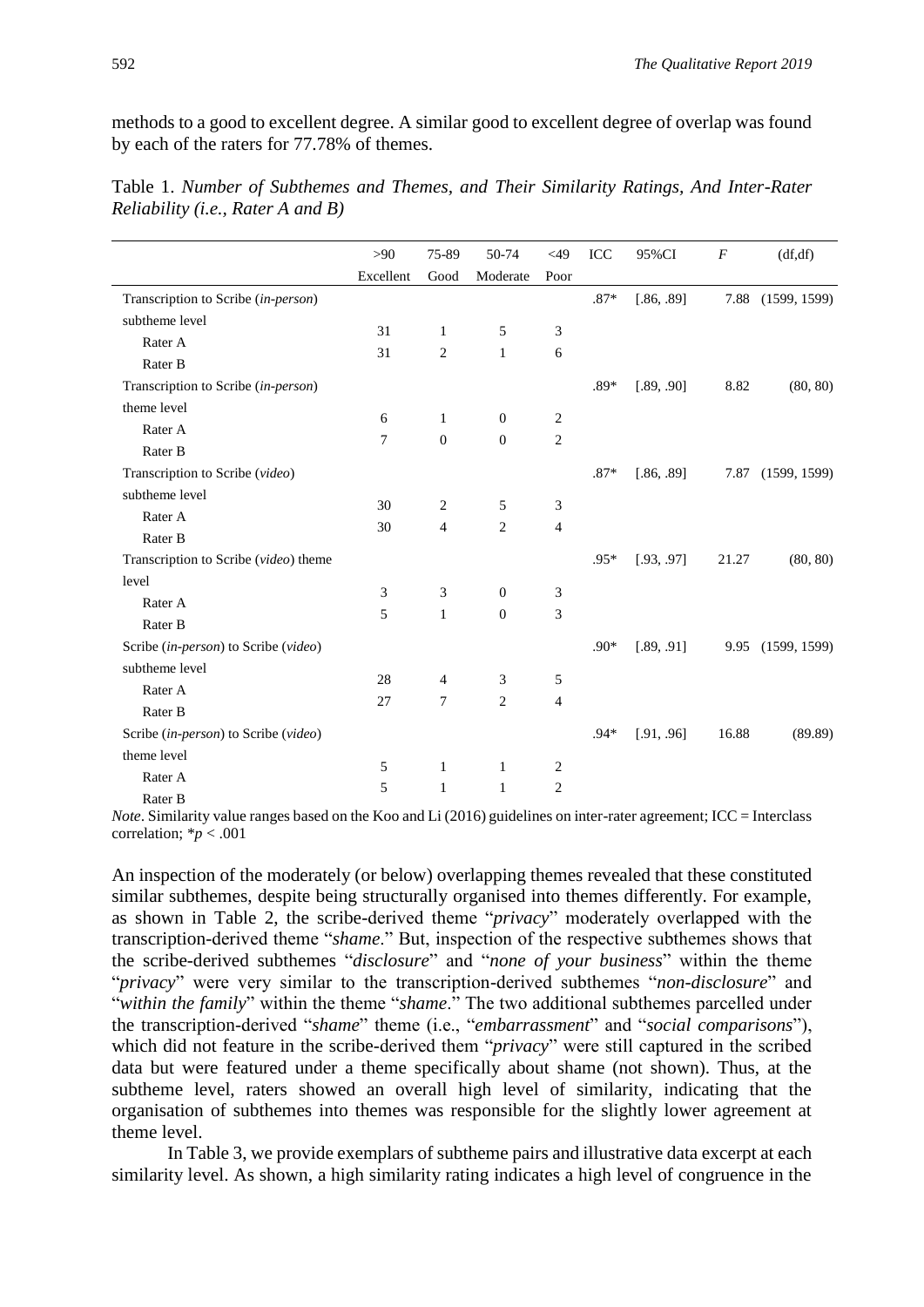subtheme title and description across the two methods. Additionally, the data excerpts illustrate the level of detail included in in-person scribed notes and in verbatim transcriptions. Scribed data clearly contains less of the paralinguistic nuances exhibited in the transcriptions, yet the scribed data capture with a high degree of overlap similar subthemes as the transcriptions. In Table 2, exemplars of theme pairs and their constituent subthemes at each similarity level are provided. As shown, a high similarity rating indicates a high level of congruence in the theme description and the theme's constituent subthemes across the two methods. In the interests of space, an exhaustive list of subthemes and themes is not provided<sup>1</sup>.

|               | >90 (Excellent)          | 75-89 (Good)             | 50-74 (Moderate)      | $<$ 49 (Poor)           |
|---------------|--------------------------|--------------------------|-----------------------|-------------------------|
| Transcription | <b>Theme: Social</b>     | <b>Theme: Resilience</b> | <b>Theme: Shame</b>   | Theme: Child's          |
| theme         | stigma                   | Subthemes: Support,      | <b>Subthemes:</b>     | stigma                  |
|               | <b>Subthemes: Blame,</b> | Optimism, Positive       | Embarrassment,        | <b>Subthemes: None</b>  |
|               | Bad-parent, False        | self-belief,             | Non-disclosure,       | <b>Explanation: The</b> |
|               | illness, Judgment,       | Acceptance,              | Social comparisons,   | child experiences his   |
|               | Exclusion, and           | Deflection, and          | Within the Family.    | or her own stigma       |
|               | Ignorance.               | Knowledge.               | <b>Explanation:</b>   | and parents are         |
|               | <b>Explanation:</b>      | <b>Explanation:</b>      | Parents believed that | painfully aware of      |
|               | Parents are              | Others' support, and     | their situation was   | this. Parents witness   |
|               | stereotyped as bad       | empathy promoted         | shameful and that the | their child being       |
|               | parents and at fault     | coping. Resilient        | child's behaviours    | excluded, devalued      |
|               | for their child's        | parents were             | were embarrassing.    | and criticised. This    |
|               | disorder. They are       | optimistic and           | There was a desire to | causes them great       |
|               | often excluded from      | positive about the       | conceal information   | concern for their       |
|               | social and family        | future. Their self-      | regarding the child's | child.                  |
|               | activities, and parent   | belief as good           | diagnosis and/or      |                         |
|               | groups. Such             | parents was stronger     | treatment as this was |                         |
|               | judgments are based      | than the stigma of       | private family        |                         |
|               | on an ignorance of       | being a bad parent.      | information and also  |                         |
|               | the child's disorder,    | They had accepted        | to avoid feeling      |                         |
|               | the difficulties         | their child and did      | ashamed. Parents      |                         |
|               | experienced, and a       | not self-blame. The      | made downward         |                         |
|               | belief that childhood    | diagnosis helped; the    | comparisons           |                         |
|               | mental illness does      | more the parent          | between their own     |                         |
|               | not exist; the child is  | knew about the           | child and other       |                         |
|               | naughty, and in need     | child's problem, the     | children and their    |                         |
|               | of better parenting.     | stronger the             | parent-self to other  |                         |
|               |                          | resilience. This         | parents.              |                         |
|               |                          | protected parents        |                       |                         |
|               |                          | from bad-parent          |                       |                         |
|               |                          | stigma.                  |                       |                         |

Table 2. *Theme Exemplars (and Composite Subthemes) at Each Similarity Level for In-Person Scribe to Transcription Comparisons*

 $\overline{a}$ 

 $<sup>1</sup>A$  complete list of subthemes and themes can be obtained by contacting the first author.</sup>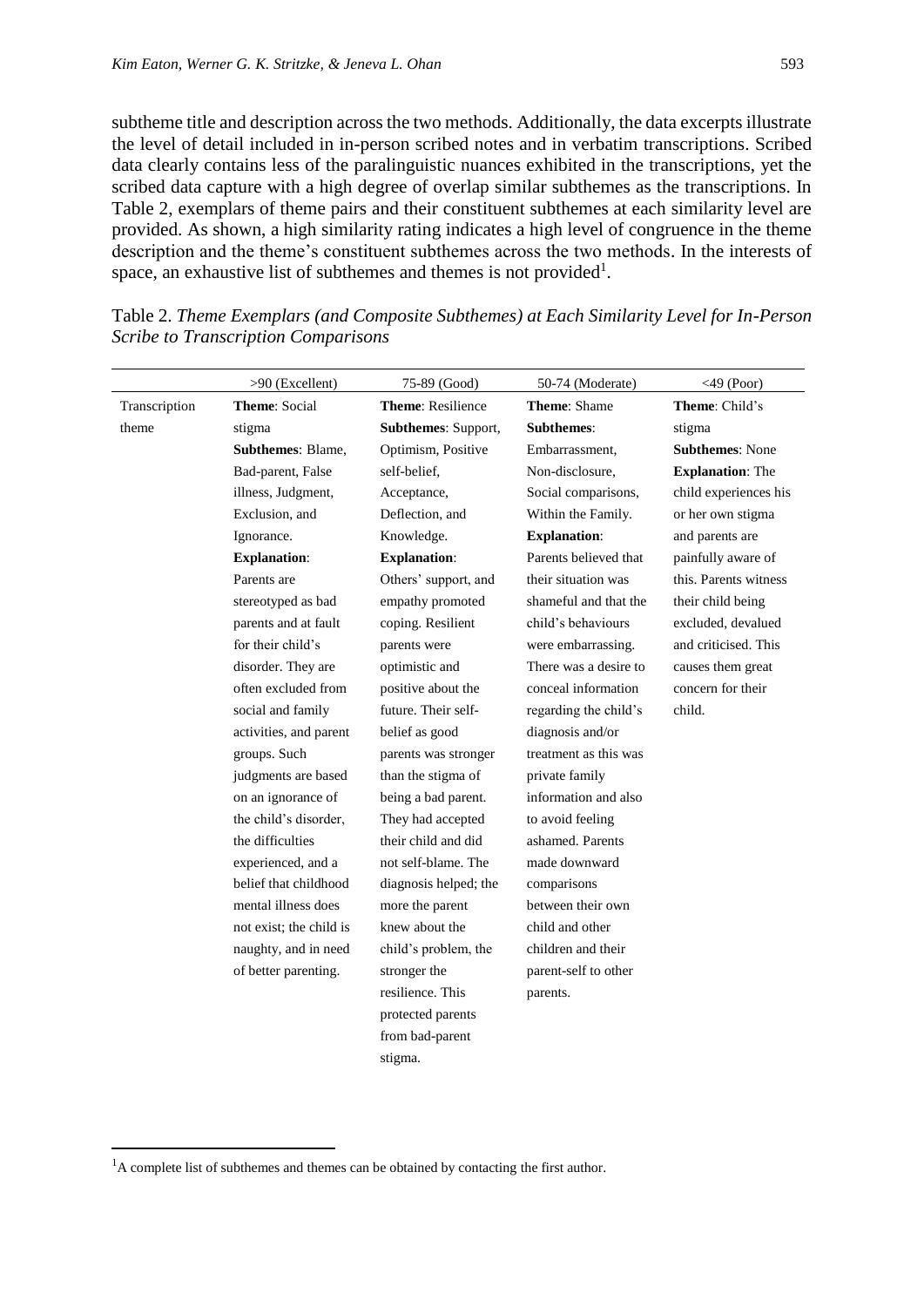| Scribe (in-           | <b>Theme: Others'</b>                                                                             | <b>Theme: Proof</b>    | <b>Theme: Privacy</b> | Theme:                 |
|-----------------------|---------------------------------------------------------------------------------------------------|------------------------|-----------------------|------------------------|
| <i>person</i> ) theme | stigma                                                                                            | <b>Subthemes: None</b> | <b>Subthemes:</b>     | Uncertainty/Worry      |
|                       | <b>Subthemes: Blame,</b>                                                                          | <b>Explanation:</b>    | Disclosure, None of   | <b>Subthemes: None</b> |
|                       | Bad parent,                                                                                       | Parents needed to      | your business.        | <b>Explanation:</b>    |
|                       | Estrangement/                                                                                     | believe that they      | <b>Explanation:</b>   | Confusion and          |
|                       | Exclusion, Stigma                                                                                 | were "good parents"    | Parents desired a     | uncertainty about the  |
|                       | seed, Ignorance,                                                                                  | and that they were     | right to privacy; no  | child (and non-        |
|                       | Disorder not real.                                                                                | not to blame for their | need to tell others   | normative              |
|                       | <b>Explanation:</b>                                                                               | child's disorder. The  | about the child's     | behaviour). Parents    |
|                       | Parents felt blamed                                                                               | proof that they were   | disorder. This        | were aware that their  |
|                       | for the disorder, are                                                                             | "good" parents was     | information was a     | child was different    |
|                       | labelled as "bad"                                                                                 | evident when the       | private family        | from other children    |
|                       | parents, and                                                                                      | child's symptoms       | matter. Privacy was   | and were concerned     |
|                       | experience social                                                                                 | improved due to help   | also driven by a fear | for the child's future |
|                       | exclusion. Stigma                                                                                 | and support provided   | of stigma that may    | due difficulties the   |
|                       | acts like a seed; once                                                                            | by the parent.         | result when others    | child may face.        |
|                       | planted, it creates                                                                               |                        | are informed about    |                        |
|                       | self-doubt about the                                                                              |                        | the child's disorder. |                        |
|                       | parent-self. Others                                                                               |                        |                       |                        |
|                       | ignorant about the                                                                                |                        |                       |                        |
|                       | child's disorder; it                                                                              |                        |                       |                        |
|                       | does not exist, it is                                                                             |                        |                       |                        |
|                       | bad parenting.                                                                                    |                        |                       |                        |
|                       | Note. Similarity value ranges based on the Koo and Li (2016) guidelines on inter-rater agreement. |                        |                       |                        |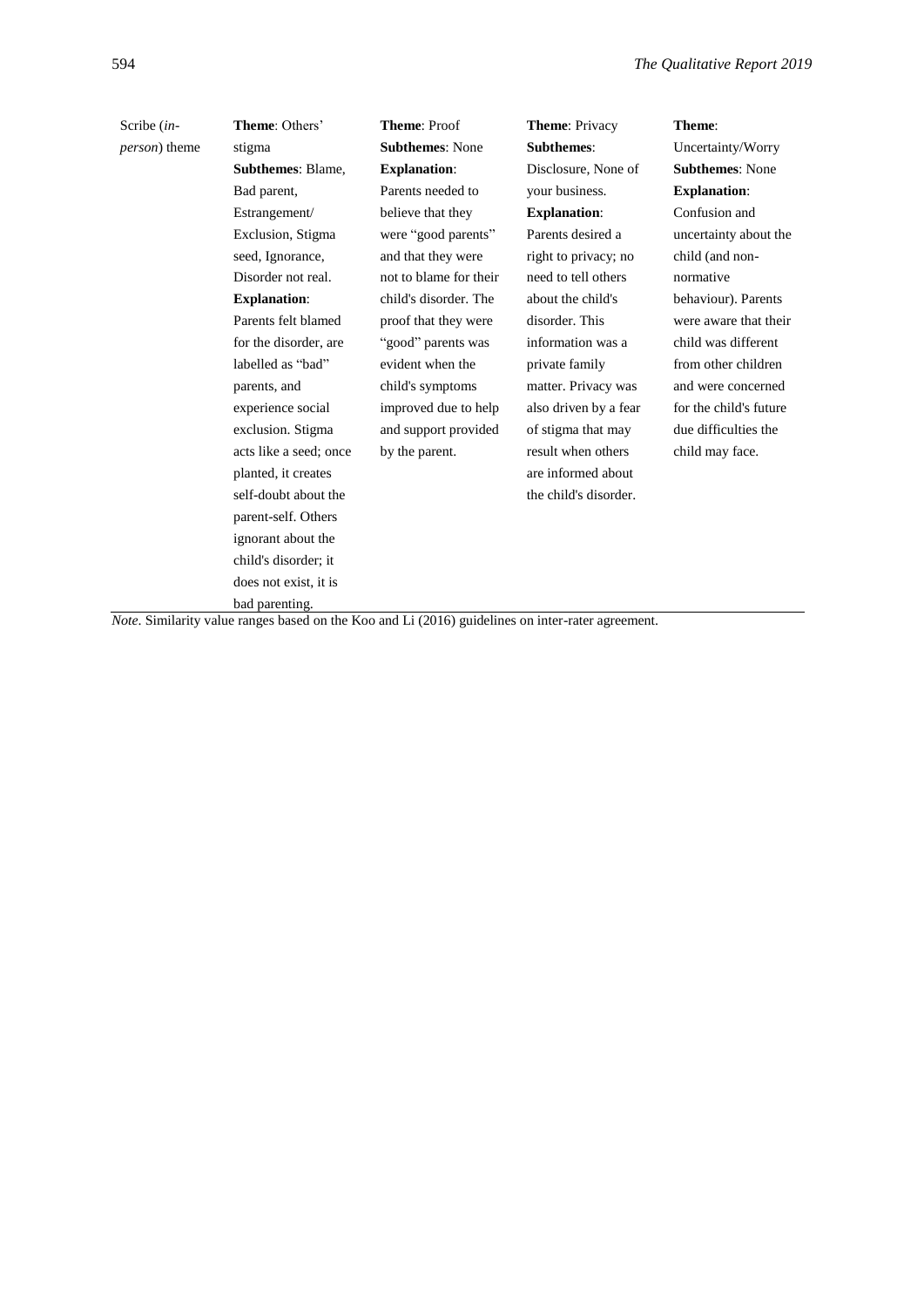| Table 3. Subtheme Examples at each Similarity Level for Scribe (in-person) to Transcription |  |  |  |
|---------------------------------------------------------------------------------------------|--|--|--|
| Comparisons                                                                                 |  |  |  |

|                 | >90 (Excellent)                                          | 75-89 (Good)                     | 50-74 (Moderate)             | $<$ 49 (Poor)                   |
|-----------------|----------------------------------------------------------|----------------------------------|------------------------------|---------------------------------|
|                 | Transcription Subtheme: Blame                            | Subtheme: Support from           | <b>Subtheme: Optimism</b>    | <b>Subtheme:</b> False illness  |
| subtheme        | <b>Explanation: Parents feel</b>                         | others                           | <b>Explanation: Parents'</b> | <b>Explanation: Parents</b>     |
|                 | others blame them for their                              | <b>Explanation: Parents feel</b> | optimism for a good          | perceived that others           |
|                 | child's disorder.                                        | supported, understood, and       | future for the child.        | believe that childhood          |
|                 | Data excerpt: "Um, she                                   | cared for by others; not         | Data excerpt: "but           | mental illness does not         |
|                 | never actually said 'I -                                 | judged by others.                | again I think, as he gets    | exist, that the child is just   |
|                 | blame - you,' um, her tone,                              | Data excerpt: "And, um,          | older, he does a bit         | naughty and in need of          |
|                 | um when she was talking to                               | my family's really               | better, keeps on going,      | more discipline.                |
|                 | me about [son], um,                                      | supportive um. (hhh) So I        | he continues to get          | Data excerpt: "^ they           |
|                 | intimated to me that I was                               | mean they'll ask, mum            | better; he'll do well.       | don't believe in mental         |
|                 | doing something wrong.                                   | 'specially, she'll ask about     | Y'know, he's smart and       | illness, like, um, they say     |
|                 | Um, not, not necessarily that                            | 'im [son] often and, me,         | capable" [laughs].           | there's nothing wrong           |
|                 | I caused this, but I was                                 | like 'are you goin'              |                              | with him [son]!; he's just      |
|                 | [.hhh] making it worse. Um,                              | alright?' and they seem          |                              | naughty and needs a good        |
|                 | and she did say, 'I don't                                | to get what goes on for          |                              | smack"!                         |
|                 | know what you're going on                                | 'im, which is, is, nice.         |                              |                                 |
|                 | about, because there's                                   | They know I'm doing my           |                              |                                 |
|                 | nothing wrong with him.""                                | best, it's nice when they        |                              |                                 |
|                 |                                                          | say that."                       |                              |                                 |
| Scribe (in-     | <b>Subtheme: Blame</b>                                   | <b>Subtheme:</b> Acceptance      | <b>Subtheme: Changes</b>     | <b>Subtheme:</b> Estrangement   |
| <i>person</i> ) | <b>Explanation: Parents feel</b>                         | <b>Explanation: Parents feel</b> | over time                    | <b>Explanation:</b> Friendships |
| subtheme        | others blame them for their                              | that others understand the       | <b>Explanation:</b> The way  | were compromised when           |
|                 | child's disorder.                                        | child and do not judge their     | parents feel about their     | a friend or family              |
|                 | Data excerpt: "She never                                 | parenting.                       | child's mental illness,      | member stigmatised the          |
|                 | actually said 'I blame you,'                             | Data excerpt: "And she           | and their status as a        | parent and/or the child.        |
|                 | but her tone intimated to me                             | [parent's own mother] said       | parent of such a child       | This resulted in a              |
|                 | that I was doing something                               | to them [neighbours], 'this      | changes over time to be      | termination of the              |
|                 | wrong; not necessarily that I is what behaviour is when  |                                  | more positive and            | friendship. This was felt       |
|                 | caused this, but that I was                              | it's not the child's fault,      | optimistic.                  | as a regrettable, but often     |
|                 | making it worse. She said, 'I it's the ADHD; this is how |                                  | Data excerpt: How            | necessary, loss.                |
|                 | don't know what you're                                   | it is, look all you like.' It's  | come it's different          | Data excerpt: "I just           |
|                 | going about, there's nothing                             | nice when someone                | [seeing self as a good       | don't talk to them              |
|                 | wrong with him."                                         | defends you and tells            | parent]? Partly time         | anymore, they just have         |
|                 |                                                          | others what it's actually        | understanding him            | no idea what's going on         |
|                 |                                                          | like and that this is not        | [son]. We had some           | for him [son]. It's a bit       |
|                 |                                                          | about you being a bad            | shaky times but we're        | sad, because we were            |
|                 |                                                          | parent."                         | on a much better             | quite close."                   |
|                 |                                                          |                                  | pathway at the moment.       |                                 |
|                 |                                                          |                                  | More positive things are     |                                 |

*Note*. Similarity value ranges based on Koo and Li (2016) guidelines on inter-rater agreement.

going on for both of us."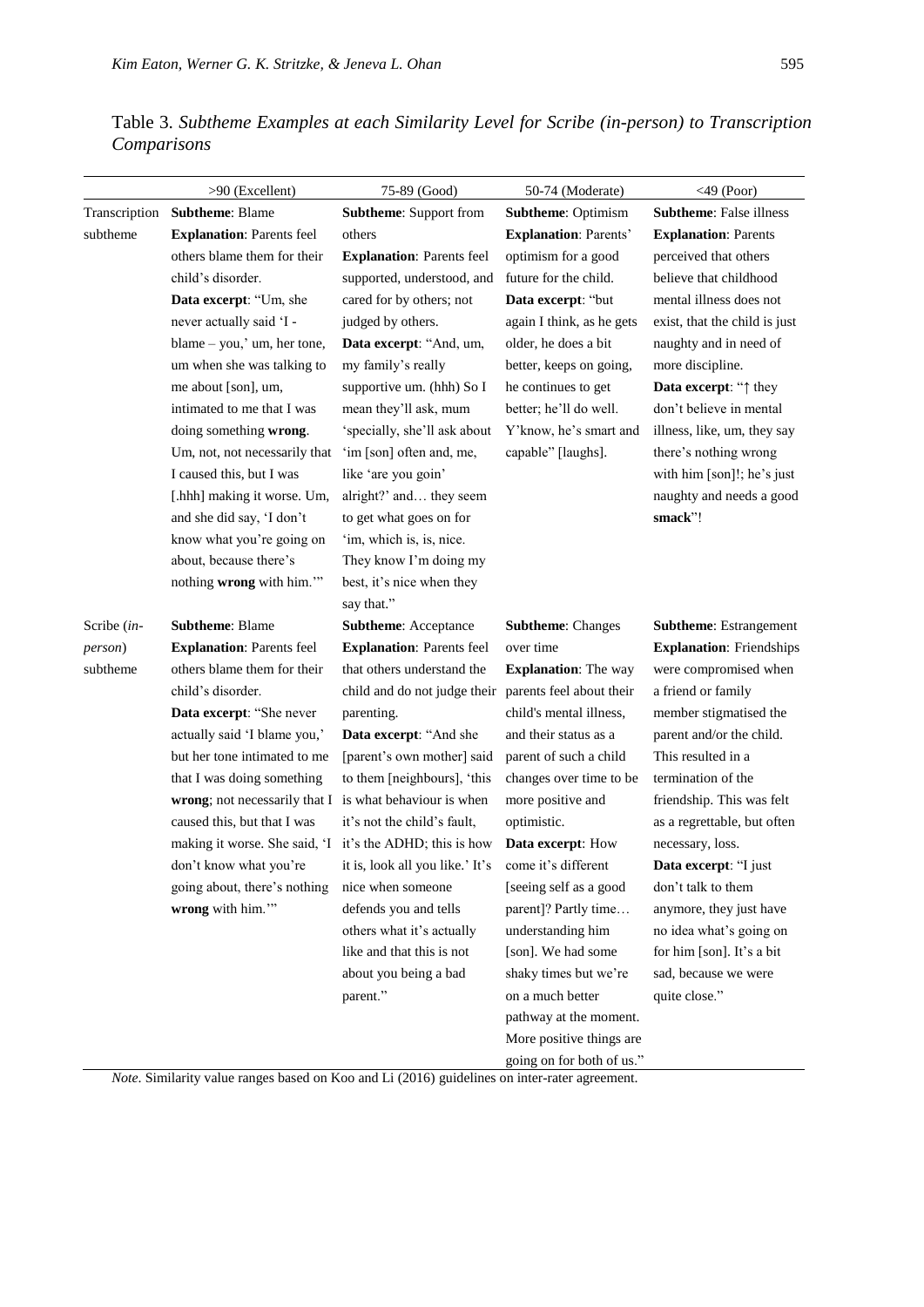#### **Scribing from Video-Recordings of the Interview**

In the event the scribe is unavailable, or the participant rejects their inclusion, defaulting to the electronic recording of the interview for analysis may be necessary. Thus, given that coding from in-person scribed data was found to result in less data, which, when analysed produced comparable subthemes (and to a slightly lesser degree, similar themes) as coding from transcription, we next explored if a second mode of scribing based on video-recordings of the interviews would produce a similar good-to-excellent overlap with transcription. To maintain independence, the video-scribe had not observed the interview in person. Scribing from video-recording (8,645 words) resulted in almost 75% less data than transcription (34,263words), and only 6.6% less data than in-person scribing. Thus, the amount of data produced across the two scribing modes was fairly consistent.

In examining the similarity between the subthemes and themes of the video-scribed data compared to those of the in-person scribed data, at least 80% of subthemes and almost 67% of themes overlapped between the two to a good to excellent extent (Table 1).

The number of, and similarity between, subthemes and then themes derived from videoscribed data versus transcription was then compared. Forty subthemes emerged from each of the methods. Ten themes emerged from the video-scribed data and nine from the transcriptions. As shown in Table 1, between 80% (Rater B) and 85% (Rater A) of subthemes overlapped between the two methods to a good to excellent degree. A lower good to excellent degree of overlap was found for almost 67% of themes. The figures for the subthemes are highly consistent with those obtained from the in-person scribe to transcription comparison (80%- 82.5% versus 80%-85%) but were less so at theme level (67% versus 78%). Inspection of the extra theme identified in the video-scribed data revealed no comparative match greater than 20% with any transcription-derived theme. Further, this theme largely comprises subthemes rated as having poor similarity between the two methods.

#### **Inter-Rater Reliability**

To assess the extent to which the two independent raters were consistent in their assigning of similarity ratings, two-way mixed, average-measures intraclass correlation analyses (ICC; McGraw & Wong, 1996) were calculated for each block of comparisons. Overall, raters were highly consistent in their similarity ratings (ICC = .87 to .95; Table 1).

#### **Economic Comparisons**

To establish the economic viability of scribing, we compared the hours and costs involved in scribing versus transcribing. Based on our sample of 6 interviews (total interview time 234.66 minutes;  $M = 39.11$ ,  $SD = 6.40$ ), interviews that were transcribed took significantly longer to process into text format than when scribed in-person  $t(5) = 7.96$ ,  $p < .001$ ,  $d = 3.25$ , and when scribed from video  $t(5) = 8.05$ ,  $p < .001$ ,  $d = 3.29$ . Analysing transcribed data took significantly longer than in-person scribed data  $t(5) = 4.85$ ,  $p = .005$ ,  $d = 1.98$ , and videoscribed data  $t(5) = 3.82$ ,  $p = .012$ ,  $d = 1.56$ . Mean and standard deviation values are provided in Table 4.

A comparison of the total cost involved in collecting, processing, and analysing data for the six sample interviews is shown in Table 4. The comparison reveals that in-person scribing produced a net saving of AU\$187.00 (US\$108.00) per interview (of approximately 40 minutes each) using the Fair Work Commission's Market and Social Research Award (2010) minimum hourly rate for research assistants (i.e., \$28.96 AUD) and minimum wage estimates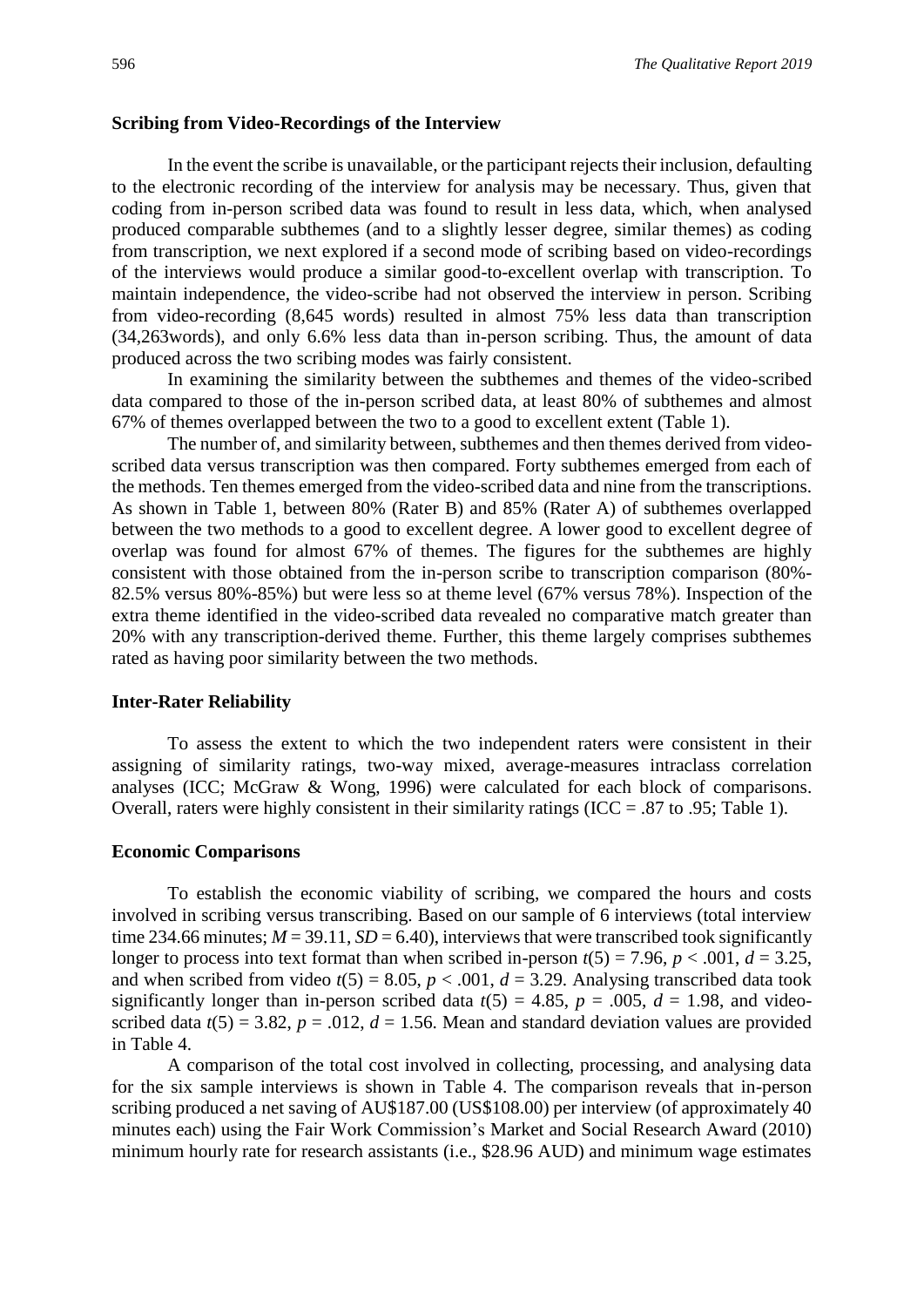(i.e., \$16.70 USD per hour; Bureau of Labor Statistics, 2015) as a basis for calculation. Scribing from video produced a comparative net saving (i.e., AU\$191.17 [US\$110.31] per interview).

| Table 4. Economic Comparison of Tasks Involved in Collecting, Processing, and Analysing |  |  |  |
|-----------------------------------------------------------------------------------------|--|--|--|
| Scribed Data Compared to Transcribed Data                                               |  |  |  |

|                                             | Total Time (in minutes)   |                           |                             |  |  |  |
|---------------------------------------------|---------------------------|---------------------------|-----------------------------|--|--|--|
| Activity                                    | <i>In-person</i> Scribe   | Video Scribe              | Transcription               |  |  |  |
| Training                                    | 210.00                    | 210.00                    | 420.00                      |  |  |  |
| Interviewing                                | 234.66                    | 234.66                    | 234.66                      |  |  |  |
| Creating text-based dataset                 | $244.00 (M = 40.67, SD =$ | $244.00 (M = 40.67, SD =$ | $1655.00 (M = 275.83, SD =$ |  |  |  |
| Analysis                                    | 5.65)                     | 6.56)                     | 75.33)                      |  |  |  |
| <b>Total</b>                                | $277.00 (M = 46.17, SD =$ | $225.00 (M = 37.5, SD =$  | $982.00 (M = 163.67, SD =$  |  |  |  |
|                                             | 23.07)                    | 5.24)                     | 79.39)                      |  |  |  |
|                                             | 965.66                    | 913.66                    | 3219.66                     |  |  |  |
|                                             |                           | <b>Total Cost</b>         |                             |  |  |  |
| Currency                                    | <i>In-person</i> Scribe   | Video Scribe              | Transcription               |  |  |  |
| Australia (AUD) <sup>1</sup>                | 466.10                    | 440.99                    | 1588.75                     |  |  |  |
| United States of America (USD) <sup>2</sup> | 268.70                    | 254.30                    | 916.18                      |  |  |  |

*Note*. <sup>1</sup>Based on the Fair Work Commission's Market and Social Research Award (2010) minimum hourly rate for research assistances (i.e., \$28.96 AUD); <sup>2</sup>Based on minimum wage estimates (i.e., \$16.70 USD per hour Bureau of Labor Statistics, 2015).

#### **Discussion**

Despite its many benefits, qualitative research can be prohibitive given the considerable resources required to process and analyse transcribed data (Tessier, 2012). Further, transcription may not be possible in studies in which electronic recording of the interview is prohibited, precluded or unfeasible. As such, some have dispensed with transcription, instead using a scribe to take comprehensive notes during interviews and then analysing these data (e.g., Bex Lempert, 2016; Corrigan et al., 2015; Mowat, 2012). Whilst scribing offers an alternative to verbatim transcription and results in more manageable datasets, it is important to evaluate the impact of this alternative on the qualitative insights gleaned from subsequent analyses. In particular, compared to verbatim transcription, does using a scribe result in less of the interview content converted into a text-based dataset? If so, what is the extent of the data reduction compared to verbatim transcription, and does this reduction result in a loss to the richness of information available for thematic analysis of the interview data? The current findings indicate that the scribing method described herein results in a substantially smaller text-based dataset. Despite this, there was a high degree of overlap in the themes (highest at subtheme level) derived from the scribed data (both in-person and video-scribed) compared to those from the transcribed data. Both in-person and video-recording scribing were more timeand cost- effective than transcribing.

In describing a method for training and using scribes in qualitative research, we have outlined a process of video recording interviews, with concurrent note-taking by a scribe, followed by coding and thematic analysis. This process builds on those first created for the purposes of documenting and analysing field notes obtained during interviews (e.g., Halcomb & Davidson, 2006; McNall & Foster-Fishman, 2007). A fundamental issue with these earlier methods is that the interviewer is required to take notes. The interviewer, distracted by notetaking, is not free to focus on building and maintaining rapport, directing the interview, and adhering to protocols (Barker et al., 2016). The amount of detail captured is also compromised.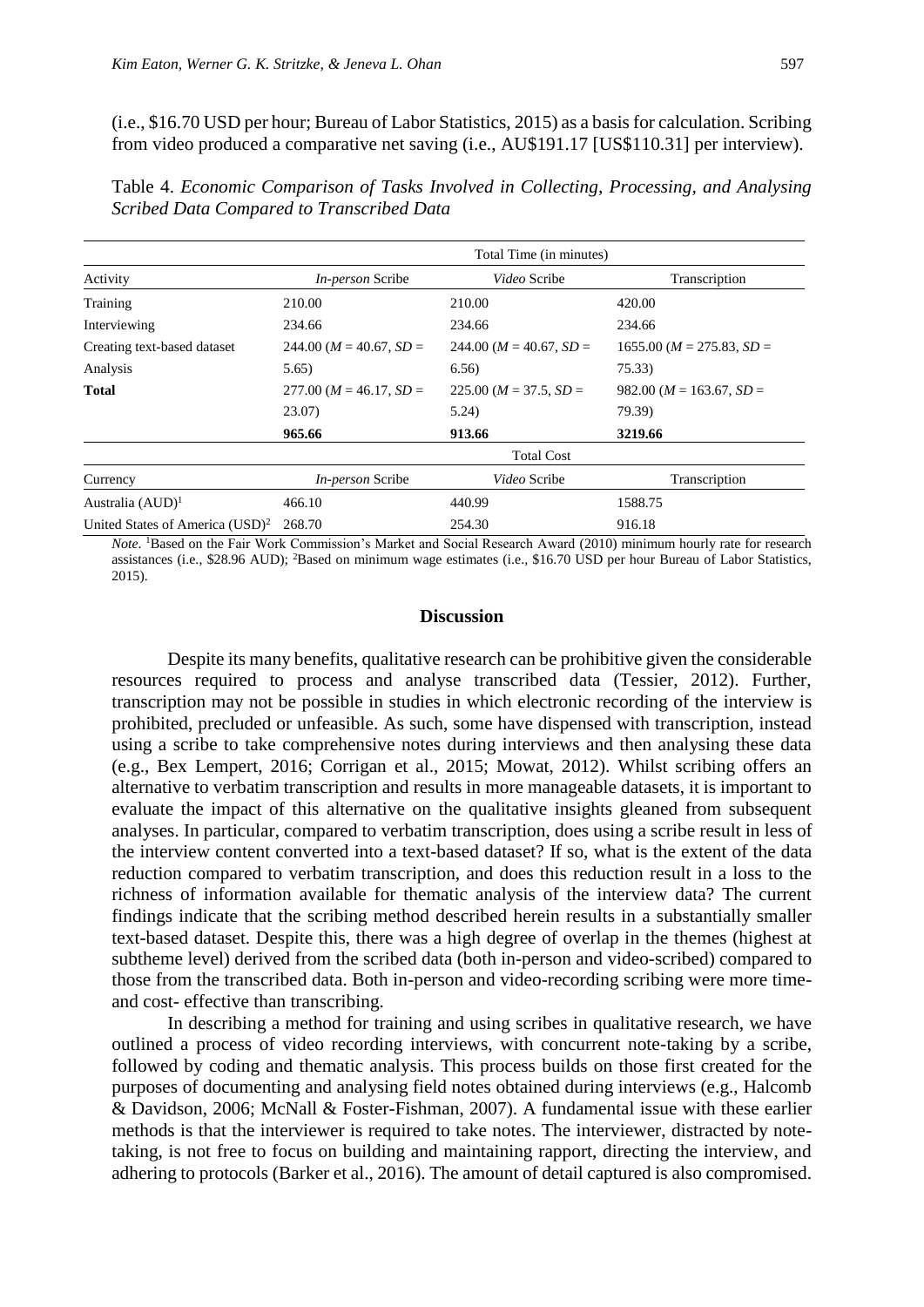By shifting note-taking responsibility from the interviewer to the scribe, interview integrity is enhanced because the scribe can focus on capturing verbatim quotes and contextual detail. Such detail is important for the interpretation of meaning (Clausen, 2012).

This selective, yet judicious note-taking by scribes resulted in a reduction in the overall amount of data recorded. This addresses one of the key criticisms of transcription: that transcription results in voluminous and unwieldy datasets often containing extraneous detail that confuses the reader and impedes analysis (e.g., Evers, 2011; Kvale, 1983; Markle, West, & Rich, 2011; Tessier, 2012). There is a preference for lean datasets because they facilitate expedient analysis and reporting (Halcomb & Davidson, 2006; Neal et al., 2015). Our findings indicate that compared to transcription, both scribing in-person and scribing from video result in about a quarter of the volume of information being documented.

Despite less data recorded in scribed notes, that which remains still need to preserve the integrity of the analysis and the interpretations made from it (Bloom, 1993; Gravois et al., 1992). There is limited benefit to data reduction if the analytic strategies applied fail to yield findings comparable to that which would be obtained if the data were transcribed verbatim. In comparing the number of subthemes (and themes) derived from in-person scribed data to those obtained from the transcribed data, we found an equivalent number of subthemes (and themes) across the two methods. Although fine detail was not captured in the scribed notes, independent raters considered up to 82.5% of these subthemes to be highly similar between the two methods. Thus, the central messages being related remained, despite the data reduction.

At theme level, similarity was somewhat lower, with almost 78% of scribe-derived versus transcription-derived themes rated as similar between the two methods. We also found lower excellent-to-good similarity ratings at theme level when scribing from video-recordings of the interviews (i.e., 67%). Rather than a difference in the meaning of the interpreted data, the difference was in how the subthemes were organised into bigger/broader themes, which then drove the lower ratings at theme level. Variability in the configuration of subthemes in the formation of themes is not uncommon in qualitative research when more than one coder/analyst works with the data (Armstrong, Gosling, Weinman, & Marteau, 1994; Olszewski, Macey, & Lindstrom, 2007). To address this, current practice is to use a discrepancy management strategy (Campbell et al., 2013). Common methods require coders to independently segment and code interview data, then unite to discuss discrepancies in code names and meaning, and the construction of themes (e.g., Campbell et al., 2013; Garrison et al., 2006; Hill, Knox, Thomspon, Nutt-Williams, & Hess, 2005). By negotiating coding discrepancies, Garrison et al. (2006) increased agreement from 43% to 80% and Campbell et al. (2013) 54% to 96%. Although, discrepancy negotiation was undertaken during scribe training to help scribes understand the level of detail required, it was not used during method testing so as to evaluate the outcomes of scribing before any revisions were made to the subthemes/themes. It is possible that in adding a phase of discrepancy checking and rectification during the compilation of subthemes into themes, similarity at theme level may improve. Further, for consistency, researchers might opt to complete the thematic analysis themselves, rather than leave this to the scribe.

We also assessed the amount of data, as well as the number and content of subthemes and themes derived from video-scribed data. Again, despite less data being documented by the video-scribe compared to transcriptions, video-scribing also produced a high degree of similarity in subthemes (i.e., up to 85%). This finding has important implications for contingency planning in the event the scribe is unavailable or their inclusion rejected by the participant. Our results show that it is possible to default to the video recording without much compromise to the collection or analysis of the scribed data. Moreover, the video-recording also serves a valuable function in facilitating review and revision of notes, and the triangulation of themes (Asan & Montague, 2014; Garcez, Duarte, & Eisenberg, 2011).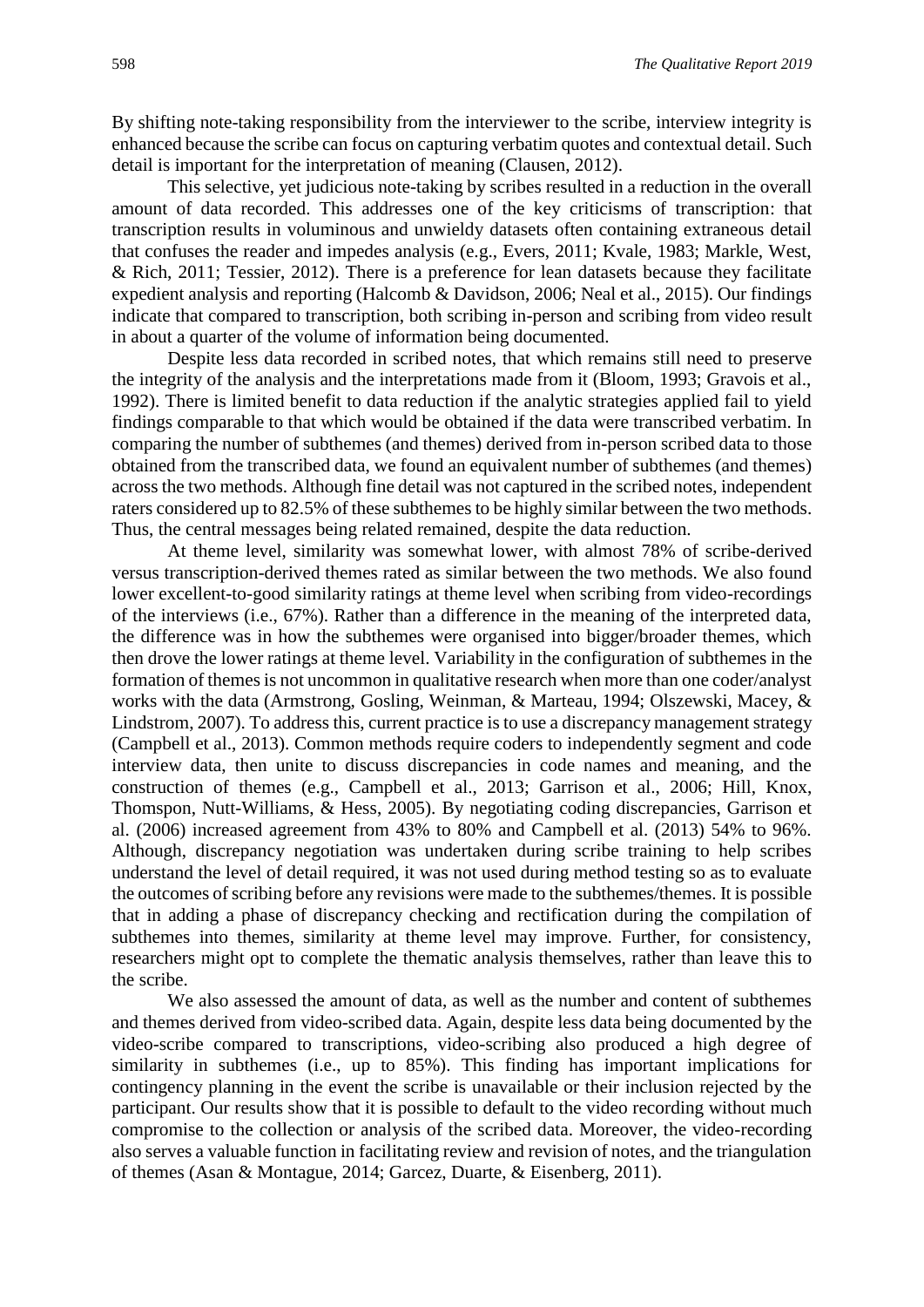However, there are situations in which the electronic recording of interviews is not practical, permissible, or agreeable to participants (e.g., Crichton & Childs, 2005). For example, prisons and other detention centres may prohibit the use of electronic recording equipment (Patenaude, 2004). Researchers must rely on memory and whatever limited notes they are able to jot down whilst attending to the maintenance of rapport, their own safety, and the conversation itself. Certain populations may find the recording equipment intrusive or even offensive (Ellis & Earley, 2006) and thus, prefer the scribe. In such cases, the inclusion of the scribe supports the capturing of important data, and as such, enables qualitative research to happen in contexts unsuitable for transcription. Further, researchers are increasingly accessing participants via interviews completed over the internet (e.g., via Skype; Lo Iacono, Symonds, & Brown, 2016) or video conferencing (Kazmer & Xie, 2008). Recording these exchanges for later transcription can present some technological challenges, which ultimately reduce the quality of the recorded output (Sullivan, 2012; Weller, 2015), and thus, impact on the quality of the transcription—if one can be produced at all. Scribing whilst the interview is live may be a valuable option for capturing comprehensive notes, potentially addressing some of these issues, as well as saving time and other resources.

Findings indicated a significant time saving in processing data into a text form (85% faster) and subsequent analysis (72% faster) using the in-person scribe method when compared to verbatim transcription. This saving in time, which accounts for scribe training, translates to a 70% cost saving, making the scribe method an economically better alternative to verbatim transcription. Using a scribe could save approximately AU\$115 (US\$70) per hour of qualitative interview analysis. This is not only beneficial from a funding perspective but may also increase the accessibility of qualitative research for student and/or community-level research where reviews of programs, interventions, or processes may have previously been prohibitive due to resources constraints. The development of more efficient methods to qualitative dataset creation, whilst still maintaining rigorous end-results—relative to the widely used and accepted method of verbatim transcription—can advance the reach of qualitative research (Neal et al., 2015; Tessier, 2012).

There are limitations to this study. We did not assess the influence of the scribe on the interview. The observer effect is well documented (Monahan & Fisher, 2010). It is suggested that by their mere presence, researchers change the dynamic of what is being studied (McDonald, 2005; Patton, 2002); this can be both positive (e.g., revealing of how individuals perceive themselves and want others to perceive them) and negative (e.g., self-censoring) (Monahan & Fisher, 2010). Some prefer to mitigate the observer effect (McDonald, 2005; Patton, 2002; West & Blom, 2017), whereas others see it as useful in revealing social interactions, relationships, or phenomena that might only become apparent because the researcher is present (Monahan & Fisher, 2010). Moreover, when scribes are used to document sensitive information, for example, during physician-patient interviews, the recording of data improves. This is because patients feel that the physician (interviewer) is more attentive (Pozdnyakova et al., 2018). Patients also report greater satisfaction regarding the interaction (Zallman et al., 2018). We attempted to limit any intrusive effects of the scribe by seeking participants' permission to include the scribe (permitting refusal without repercussion), explaining the scribe's purpose, and introducing the scribe. The scribe was unobtrusive, did not interact with the participant or interviewer, and sat outside the immediate interview space. Yet, the potential for a different exchange due to the scribe's presence, however unobtrusive, should be considered in future research.

We used relatively short segments for scribe training, and our test interviews were up to 63 minutes long. Thus, the data presented in the current study is the minimum for examining the analytic outcomes of the scribing method; but it may not be its maximum. In some forms of qualitative inquiry, such as ethnographic inquiry, interviewing can substantially exceed one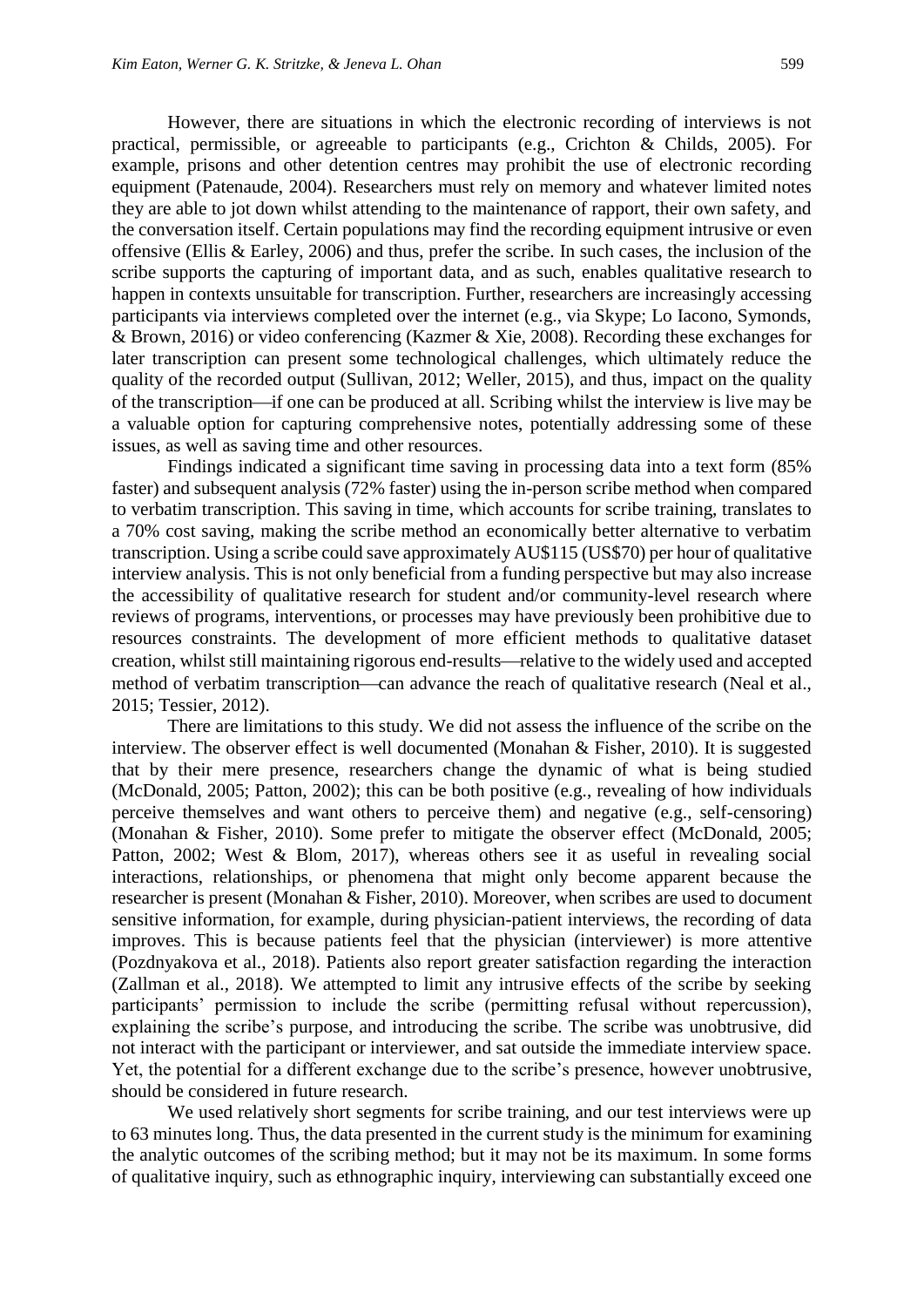hour (Knoblauch, 2005; Smith & Osborn, 2008). As such, further testing is required to establish the utility of scribing over longer durations. Moreover, although we used existing interview data as training material, not all researchers will have access to such material. In these instances, pilot or test interviews could be used as an alternative (Baker, 1994; van Teijlingen & Hundley, 2001). To further build on this study, future research could consider broadening the scope of the testing of this method to other relevant domains of qualitative data collection (e.g., focus groups, observation studies).

In summary, researchers are commonly faced with decisions regarding which features of the content and structure of the conversation to transcribe or otherwise process into a textbased form (Bailey, 2008; Cook, 1990; Lapadat & Lindsay, 1999). The level of detail required is determined by the aims of the research and the type of analysis being done (Bailey, 2008; Halcomb & Davidson, 2006; Tashakkori & Teddlie, 1998). The decision should be made on the basis of what is most useful, effective, and efficient (Kvale, 1996; Tilley, 2003). Should the need arise to scribe the interviews instead of transcribe, the findings of our study provide preliminary evidence that scribing is a promising alternative to transcription. However, there are certain research paradigms that may be more appropriate for scribing; in particular, studies that seek to identify common ideas or meanings (e.g., those using an interpretive or descriptive phenomenology framework) and for those employing thematic or content analysis (such as the study on which the current study is based; i.e., Eaton et al., 2016). Such forms of inquiry do not necessarily require verbatim transcription (Halcomb & Davidson, 2006; Smith & Osborn, 2008). Scribing might also be a robust addition to ethnographic or anthropological studies, providing more detailed data than just the field notes that are commonly relied on in these studies (e.g., in REAM studies; Beebe, 2014; McNall & Foster-Fishman, 2007). Given the reductions in the amount of data documented and the qualitative differences this entails, scribing is potentially less suited to studies requiring detailed transcription of the specific linguistic elements of the dialogue (e.g., conversation, discourse, or narrative analysis). The "ums," "ahs" and tangential discussions are important pieces of information for such studies as it is the function and form of language itself that is of interested (e.g., Edwards & Lampert, 1993; Psathas & Anderson, 1990; Schiffrin, 1994; Smith, Jarman, & Osborn, 1999).

If not requiring such a level of detail, scribing has the potential to make accessible qualitative research projects previously unfeasible due to labour- and resources- intensive verbatim transcription. Further, using an in-person scribe to collect text-based data has utility in research environments in which verbatim transcription from electronic recording is prohibited. As such, scribing shows promise in the field of qualitative research.

#### **References**

- Armstrong, D., Gosling, A., Weinman, J., & Marteau, T. (1994). The place of inter-rater reliability in qualitative research: An empirical study. *Sociology, 31*(3), 597-606. doi:10.1177/0038038597031003015
- Asan, O., & Montague, E. (2014). Using video-based observation research methods in primary care health encounters to evaluate complex interactions. *Informatics in Primary Care, 21*(4), 161-170. doi:10.14236/jhi.v21i4.72
- Atkinson, J. M., & Heritage, J. (1999). Jefferson's transcript notation. In A. Jaworski & N. Coupland (Eds.), *The discourse reader* (pp. 158-166). London, UK: Routledge.
- Averill, J. B. (2002). Matrix analysis as a complementary analytic strategy in qualitative inquiry. *Qualitative Health Research, 12*(6), 855-866. doi:10.1177/104973230201200611
- Bailey, J. (2008). First steps in qualitative data analysis: Transcribing. *Family Practice, 25*(2), 127-131. doi:10.1093/fampra/cmn003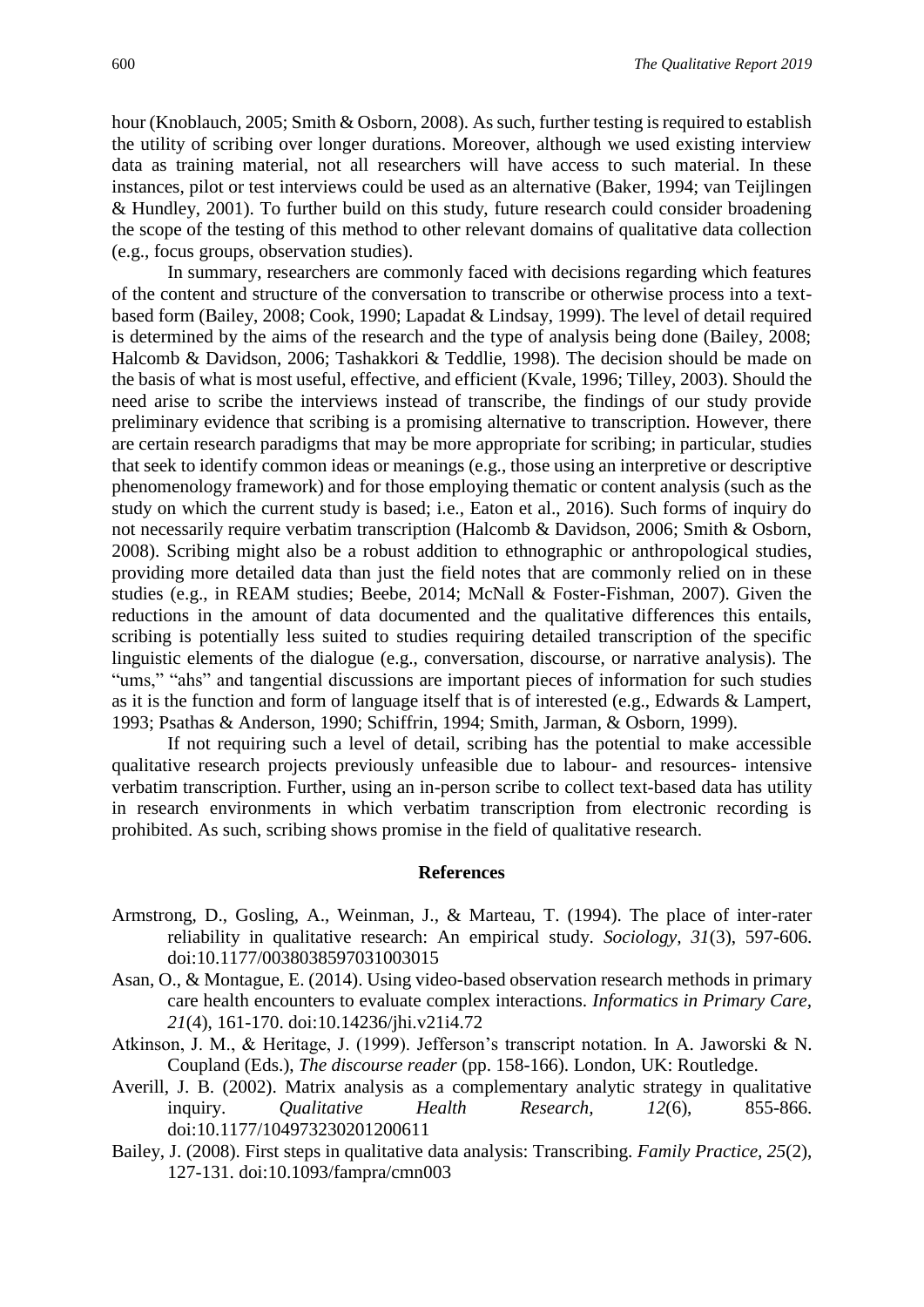Baker, T. L. (1994). *Doing social research* (2nd ed.). New York, NY: McGraw Hill Inc.

- Barker, C., Pistrang, N., & Elliott, E. (2016). *Research methods in clinical psychology: An introduction for students and practitioners* (3<sup>rd</sup> ed.). Chichester, UK: John Wiley and Sons, Ltd.
- Beebe, J. (2014). *Rapid qualitative inquiry: A field guide to team-based assessment* (2<sup>nd</sup> ed.). London, UK: Rowman and Littlefield.
- Bentley, M. E., Pelto, G. H., Straus, W. L., Schumann, D. A., Adegbola, C., de la Pena, E., … Huffman, S. L. (1988). Rapid ethnographic assessment: Applications in a diarrhea management program. *Social Science and Medicine, 27*(1), 107–116. doi:10.1016/0277-9536(88)90168-2
- Bex Lempert, L. (2016). *Women doing life: Gender, punishment, and the struggle for identity.* New York, NY: New York University Press.
- Bloom, L. (1993). Transcription and coding for child language research: The parts are more than the whole. In J. A. Edwards & D. Lampert (Eds.), *Talking data: Transcribing and coding in discourse research* (pp. 149-166)*.* Hillsdale, NJ: Lawrence Erlbaum.
- Britten, N. (1995). Qualitative interviews in medical research. *British Medical Journal, 311*(6999), 251-253. doi:10.1136/bmj.311.6999.251
- Bureau of Labor Statistics. (2015). *Occupational employment and wages: Social science research assistants* (19-406). Retrieved from <http://www.bls.gov/oes/current/oes194061.htm>
- Campbell, J. L., Quincy, C., Osserman, J., & Pedersen, O. K. (2013). Coding in-depth semistructured interviews: Problems of unitization and inter-coder reliability and agreement. *Sociological Methods and Research, 42*(3), 294-320. doi:10.1177/0049124113500475
- Clausen, A. S. (2012). The individually focused interview: Methodological quality without transcription of audio recordings. *The Qualitative Report, 17*(19), 1-17. Retrieved from <http://nsuworks.nova.edu/tqr/vol17/iss19/1>
- Cook, G. (1990). Transcribing infinity: Problems of context representation. *Journal of Pragmatics, 14*(1), 1-24. doi:10.1016/0378-2166(90)90061-H
- Corrigan, P. W., Pickett, S., Kraus, D., Burks, R., & Schmidt, A. (2015). Community-based participatory research examining health care needs of African Americans who are homeless with mental illness. *Journal of Health Care for the Poor and Underserved, 26*(1), 119-133. doi:10.1353/hpu.2015.0018
- Crichton, S., & Childs, E. (2005). Clipping and coding audio files: A research method to enable participant voice. *International Journal of Qualitative Methods, 4*(3), 40-49. Retrieved <http://ejournals.library.ualberta.ca/index.php/IJQM/issue/view/365>
- Eaton, K. (2013). *The stigmatisation of the provision of alcohol and other drug services* (Unpublished thesis). School of Psychology, Edith Cowan University, Western Australia, Australia.
- Eaton, K., Ohan, J. L., Stritzke, W. G. K., & Corrigan, P. W. (2016). Failing to meet the good parent ideal: Self-stigma in parents of children with mental health disorders. *Journal of Child and Family Studies, 25*(10), 3109-3123. doi:10.1007/ s10826-016-0459-9
- Edwards, J. A., & Lampert, M. D. (Eds.) (1993), *Talking data: Transcription and coding in discourse research*. Hillside, NJ: Lawrence Erlbaum.
- Ellis, J. B., & Earley, M. A. (2006). Reciprocity and constructions of informed consent: Researching with Indigenous populations. *International Journal of Qualitative Methodology,* 5(4), 1-9. Retrieved from [http://www.ualberta.ca/~iiqm/backissues/5\\_4/pdf/ellis.pdf](http://www.ualberta.ca/~iiqm/backissues/5_4/pdf/ellis.pdf)
- Evers, J. (2011). From the past into the future: How technological developments change our ways of data collection, transcription and analysis. *Forum: Qualitative Social Research, 12*(1), Art. 38. Retrieved from [http://nbn-resolving.de/urn:nbn:de:0114-](http://nbn-resolving.de/urn:nbn:de:0114-fqs1101381)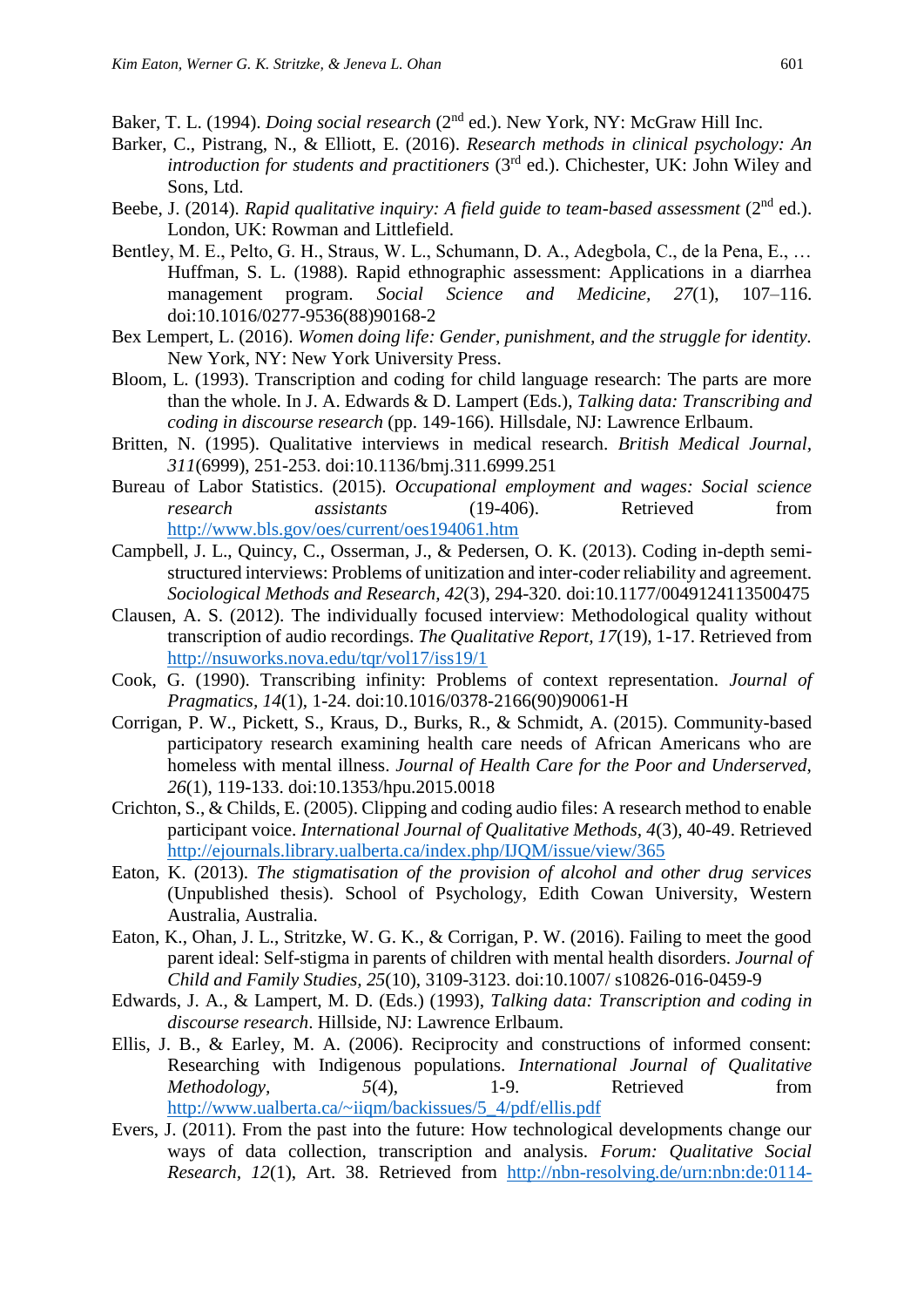[fqs1101381](http://nbn-resolving.de/urn:nbn:de:0114-fqs1101381)

Fair Work Commission (2010). *Market and Social Research Award 2010* (Cwlth) s.4 (Australia). Retrieved from:

[https://www.fwc.gov.au/documents/documents/modern\\_awards/pdf/MA000030.pdf](https://www.fwc.gov.au/documents/documents/modern_awards/pdf/MA000030.pdf)

- Garcez, A., Duarte, R., & Eisenberg, Z. (2011). Production and analysis of video recordings in qualitative research. *Educação e Pesquisa, 37*(2), 249-261. doi:10.1590/S1517- 97022011000200003
- Garrison, D. R., Cleveland-Innes, M., Koole, M., & Kappelman, J. (2006). Revisiting methodological issues in transcript analysis: Negotiated coding and reliability. *Internet and Higher Education, 9*(1), 1-8. doi:10.1016/j.jheduc.2005.11.001
- Giorgi, A. (2009). *The descriptive phenomenological method in psychology*. Pittsburgh, PA: Duquesne University Press.
- Gravois, T., Rosenfield, S., & Greenberg, B. (1992). Establishing reliability for coding implementation concerns of school-based teams from audiotapes. *Evaluation Review, 16*(5), 562-569. doi:10.1177/ 0193841X9201600507
- Guba, E., & Lincoln, Y. (1989). *Fourth generation evaluation*. Newbury Park, CA: Sage.
- Halcomb, E., & Davidson, P. M. (2006). Is verbatim transcription of interview data always necessary? *Applied Nursing Research, 19*(1), 38-42. doi:10.1016/j.apnr.2005.06.001
- Hamo, M., Blum-Kulka, S., & Hacohen, G. (2004). From observation to transcription and back: Theory, practice, and interpretation in the analysis of children's naturally occurring discourse. *Research on Language and Social Interaction, 37*(1), 71-92. doi: 10.1207/s15327973rlsi3701\_3
- Hill, C. E., Knox, S., Thomspon, B. J., Nutt-Williams, E., & Hess, S. A. (2005). Consensual qualitative research: An update. *Journal of Counselling Psychology, 52*(2), 196-205. doi:10.1037/0022-0167.52.2.196
- Jarnow, J. (2017, April 26). Transcribing audio sucks So make the machines do it [Blog post]. Retrieved from<https://www.wired.com/2017/04/trint-multi-voice-transcription>
- Jefferson, G. (2004). Glossary of transcript symbols with an introduction. In G. H. Lerner (Ed.), *Conversation analysis: Studies from the first generation (pp. 13-31). Amsterdam,* Netherlands: John Benjamins Publishing.
- Johnson, B. E. (2011). The speed and accuracy of voice recognition software-assisted transcription versus the listen-and-type method: A research note. *Qualitative Research, 11*(1), 91-97. doi:10.1177/1468794110385966
- Kazmer, M. M., & Xie, B. (2008). Qualitative interviewing in internet studies: Playing with the media, playing with the method. *Information, Communication and Society, 11*(2), 257-278. doi:10.1080/13691180801946333
- Kieren, D. K., & Munro, B. (1985). *The observational recording dilemma* (Report No. 143). Edmonton, AB: University of Alberta, Department of Family Studies.
- Knoblauch, H. (2005). Focused ethnography. *Forum Qualitative Sozialforschung / Forum: Qualitative Social Research, 6*(3), Art. 44. Retrieved from [http://nbn](http://nbn-resolving.de/urn:nbn:de:0114-fqs0503440)[resolving.de/urn:nbn:de:0114-fqs0503440](http://nbn-resolving.de/urn:nbn:de:0114-fqs0503440)
- Koch, T. (2006). Establishing rigour in qualitative research: The decision trail. *Journal of Advanced Nursing, 53*(1), 91-100. doi:10.1111/j.1365-2648.2006.03681.x
- Koo, T. K., & Li, M.Y. (2016). A guideline of selecting and reporting intraclass correlation coefficients for reliability research. *Journal of Chiropractic Medicine, 15*(2), 155-163. doi:10.1016/j.jcm.2016.02.012
- Kvale, S. (1983). The qualitative research interview. *Journal of Phenomenological Psychology, 14*(1), 171-196. doi:10.1163/156916283X00090
- Kvale, S. (1996). *InterViews: An introduction to qualitative research interviewing.* Thousand Oaks, CA: Sage.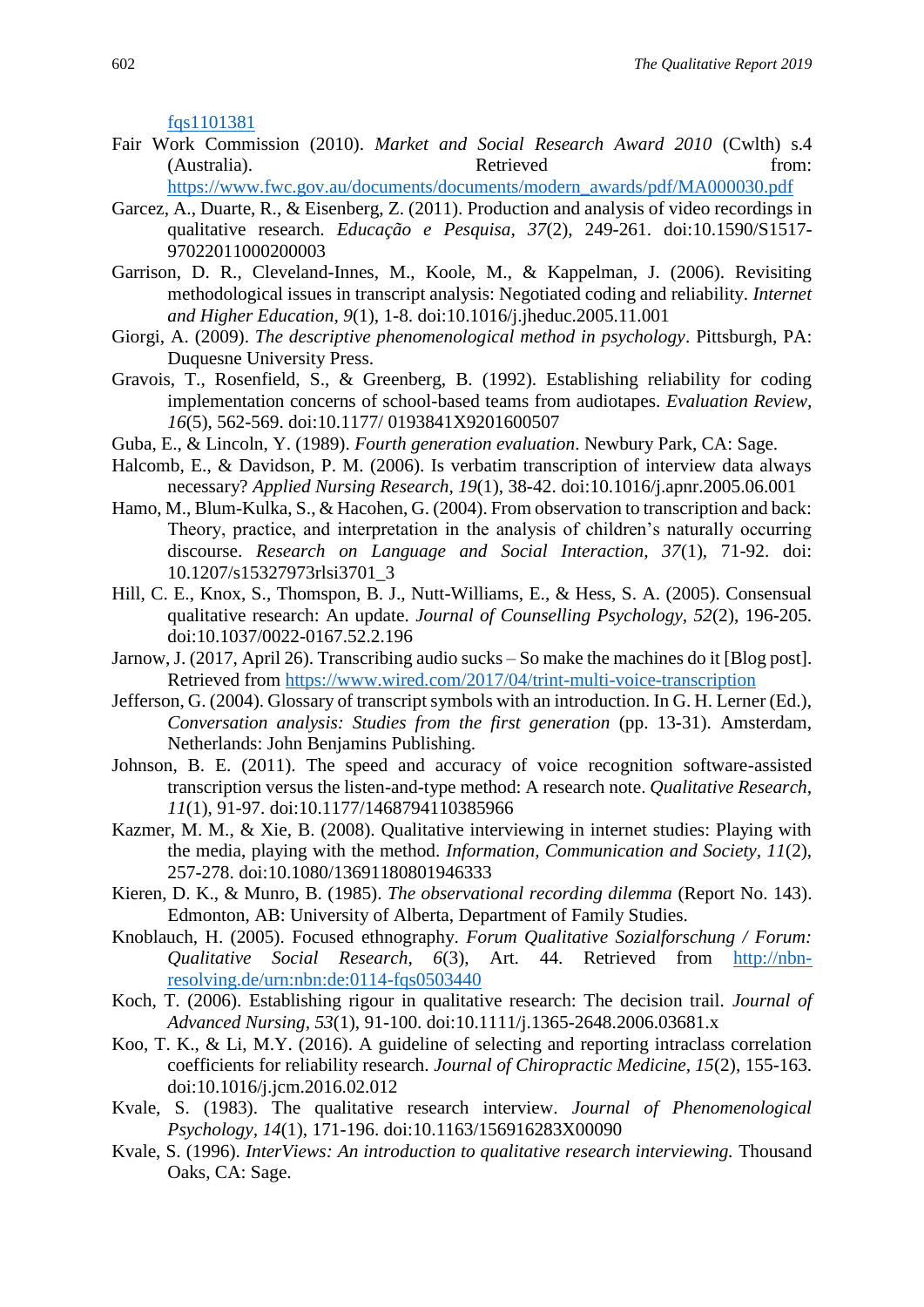- Lapadat, J. C., & Lindsay, A. C. (1999). Transcription in research and practice: From standardization of technique to interpretive positionings. *Qualitative Inquiry, 5*(1), 64- 86. doi:10.1177/107780049900500104
- Lincoln, Y. S., & Guba, E. G. (2003). Paradigmatic controversies, contradictions, and emerging confluences. In N. K. Denzin & Y. S. Lincoln (Eds.), *The landscape of qualitative research: Theories and issues* (2<sup>nd</sup> ed., pp. 253-291). London, UK: Sage.
- Lo Iacono, V., Symonds, P., & Brown, D. (2016). Skype as a tool for qualitative research interviews. *Sociological Research Online, 21*(2), 1-15. doi:10.5153/sro.3952
- MacLean, L. M., Meyer, M., & Estable, A. (2004). Improving accuracy of transcripts in qualitative research. *Qualitative Health Research, 14*(1), 113-123. doi:10.1177/1049732303259804
- Manderson, L., & Aaby, P. (1992). An epidemic in the field? Rapid assessment procedures and health research. *Social Science and Medicine, 35*(7), 839-850. doi:10.1016/0277- 9536(92)90098-B
- Markle, T. D., West, R. E., & Rich, P. J. (2011). Beyond transcription: Technology, change, and refinement of method. *Forum Qualitative Social Research, 12*(3), Art. 21. Retrieved from<http://nbn-resolving.de/urn:nbn:de:0114-fqs1103216>
- McDonald, S. (2005). Studying actions in context: A qualitative shadowing method for organizational research. *Qualitative Research, 5*(4), 455-473. doi:10.1177/1468794105056923
- McGraw, K. O., & Wong, S. P. (1996). Forming inferences about some intraclass correlation coefficients. *Psychological Methods, 1*(1), 30-46. doi:10.1037/1082-989X.1.1.30
- McNall, M. A., & Foster-Fishman, P. G. (2007). Methods of rapid evaluation, assessment, and appraisal. *American Journal of Evaluation, 28*(2), 151–168. doi:10.1177/1098214007300895
- Monahan, T., & Fisher, J. A. (2010). Benefits of "observer effects": Lessons from the field. *Qualitative Research, 10*(3), 357-376. doi:10.1177/1468794110362874
- Mowat, I. J. (2012). 'It wasnae (only) me': The development of self-regulation and selfresponsibility in pupils experiencing social and emotional behavioural difficulties. In J. Visser, H. Daniels, & T. Cole (Eds.), *Transforming troubled lives: Strategies and interventions for children* (Vol. 2, pp. 251-271). Bingley, UK: Emerald Group Publishing Ltd.
- Neal, J. W., Neal, Z. P., van Dyke, E., & Kornbluh, M. (2015). Expediting the analysis of qualitative data in evaluation: A procedure for the rapid identification of themes from audio recordings (RITA). *American Journal of Evaluation, 36*(1), 118-132. doi:10.1177/1098214014536601
- Oliver, D. G., Serovich, J. M., & Mason, T. L. (2005). Constraints and opportunities with interview transcription: Towards reflection in qualitative research. *Social Forces, 84*(2), 1273-1289. doi:10.1353/sof.2006.0023
- Olszewski, B., Macey, D., & Lindstrom, L. (2007). The practical work of <coding>: An ethnomethodological inquiry. *Human Studies, 29*(3), 363-380. doi:10.1007/s10746- 006-9029-2
- Ortlipp, M. (2008). Keeping and using reflective journals in the qualitative research process. *The Qualitative Report, 13*(4), 695-705. Retrieved from <http://nsuworks.nova.edu/tqr/vol13/iss4/8>
- Patenaude, A. (2004). No promises, but I'm willing to listen and tell what I hear: Conducting qualitative research among prison inmates and staff. *The Prison Journal, 84*(4), S69- S91. doi:10.1177/0032885504269898
- Patton, M. Q. (2002). *Qualitative research and evaluation methods* (3<sup>rd</sup> ed.). Thousand Oaks, CA: Sage Publications.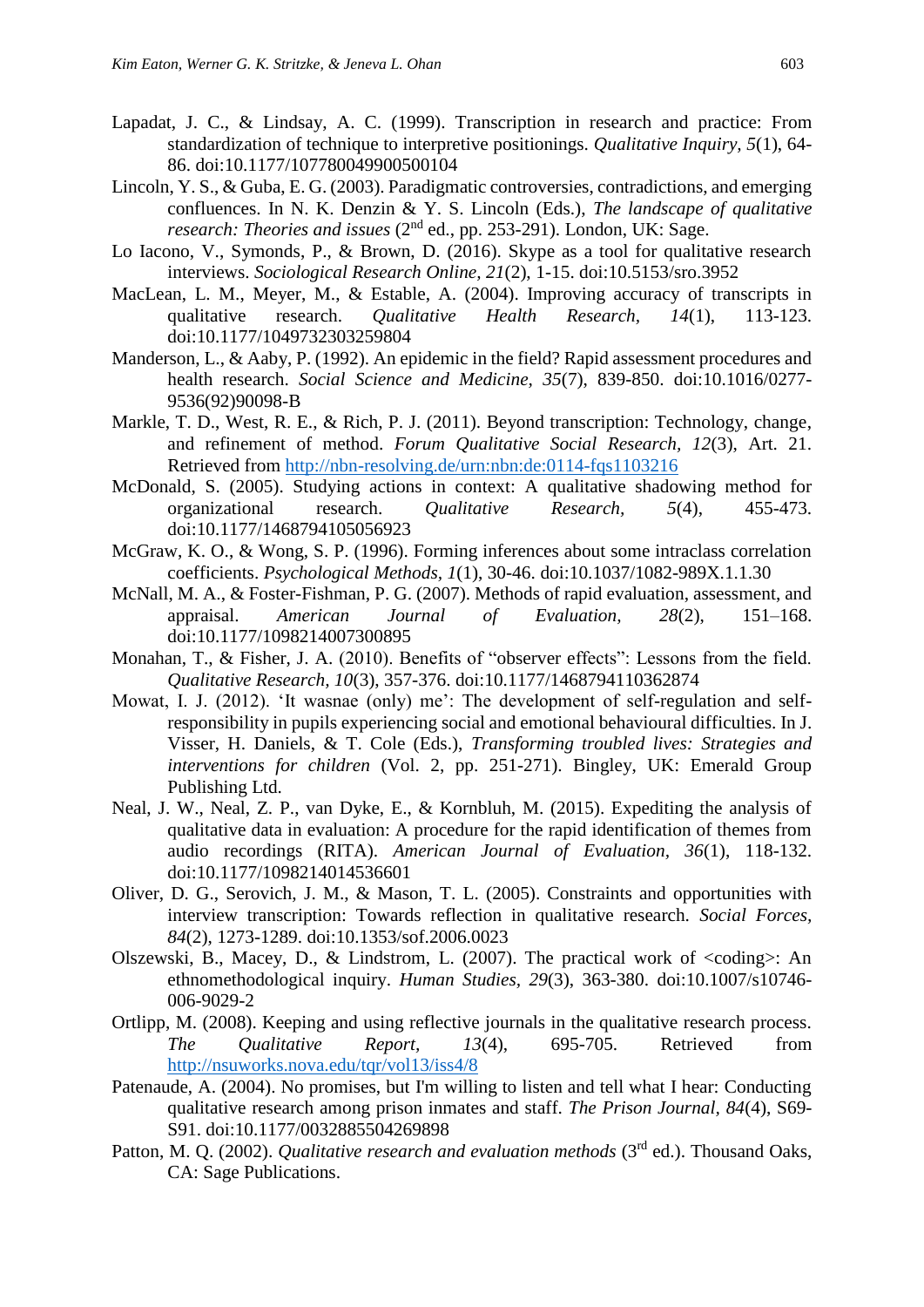- Perrier, M-J., & Kirkby, J. (2013). Taming the 'Dragon': Using voice recognition software for transcription in disability research within sport and exercise psychology. *Qualitative Research in Sport, Exercise, and Health, 5*(1), 103-108. doi:10.1080/2159676X.2012.712996
- Phillippi, J., & Lauderdale, J. (2017). A guide to field notes for qualitative research: Context and conversation. *Qualitative Health Research, 28*(3), 381-388. doi:10.1177/1049732317697102
- Pozdnyakova, A., Laiteerapong, N., Volerman, A., Feld, L. D., Wan, W., Burnet, D. L., & Lee, W. W. (2018). Impact of medical scribes on physician and patient satisfaction in primary care. *Journal of General Internal Medicine, 33*(7), 1109-1115. doi:10.1007/s11606-018-4434-6
- Psathas, G., & Anderson, T. (1990). The 'practices' of transcription in conversation analysis. *Semiotica, 78*(1-2), 75-99. doi:10.1515/semi.1990.78.1-2.75
- Schiffrin, D. (1994). *Approaches to discourse*. Oxford, UK: Basil Blackwell.
- Seaman, C. B. (1999). Qualitative methods in empirical studies of software engineering. *IEEE Transactions on Software Engineering, 25*(4), 557-572. doi:10.1109/32.799955
- Shaw, R. (2010). Embedding reflexivity within experiential qualitative psychology. *Qualitative Research in Psychology, 7*(3), 233-243. doi:10.1080/14780880802699092
- Smith, J. A., Jarman, M., & Osborne, M. (1999). Doing interpretive phenomenological analysis. In M. Murray, & K. Chamberlain (Eds.), *Qualitative health psychology: Theories and methods* (pp. 218-240). London, UK: Sage.
- Smith, J. A., & Osborn, M. (2008). Interpretive phenomenological analysis. In J. A. Smith (Ed.), *Qualitative psychology* (pp. 53-80). London, UK: Sage Publications.
- Sturges, J. E., & Hanrahan, K. J. (2004). Comparing telephone and face-to-face qualitative interviewing: A research note. *Qualitative Research, 4*(1), 107-118. doi:10.1177/1468794104041110
- Sullivan, J. R. (2012). Skype: An appropriate method of data collection for qualitative interviews? *The Hilltop Review, 6*(1), 53-60. Retrieved from: <http://scholarworks.wmich.edu/hilltopreview/vol6/iss1/10>
- Tashakkori, A., & Teddlie, C. (1998). *Mixed methodology.* Thousand Oaks, CA: Sage.
- Tessier, S. (2012). From field notes, to transcripts, to tape recordings: Evolution or combination? *International Journal of Qualitative Methods, 11*(4), 446-460. doi:10.1177/160940691201100410
- Tilley, S. A. (2003). Challenging research practices: Turning a critical lens on the work of transcription. *Qualitative Inquiry, 9*(5), 750-733. doi:10.1177/1077800403255296
- van Teijlingen, E. R., & Hundley, V. (2001). The importance of pilot studies. *Social Research Update, 35*(Winter), 1-4. Retrieved from<http://sru.soc.surrey.ac.uk/SRU35.pdf>
- Weller, S. (2015). *The potentials and pitfalls of using Skype for qualitative (longitudinal) interviews: National Centre for Research Methods working paper* (Report No. 3757). Retrieved from the National Centre for Research Methods: <http://eprints.ncrm.ac.uk/3757/1/Susie%20Weller.pdf>
- West, B. T., & Blom, A. G. (2017). Exploring interviewer effects: A research synthesis. *Journal of Survey Statistics and Methodology, 5*(2), 175-211. doi:10.1093/jssam/smw024
- Yilmaz, K. (2013). Comparison of quantitative and qualitative research traditions: Epistemological, theoretical and methodological differences. *European Journal of Education, 48*(2), 311-325. doi:10.1111/ejed.12014
- Zallman, L., Finnegan, K., Roll, D., Todaro, M., Oneiz, R., & Sayah, A. (2018). Impact of medical scribes in primary care on productivity, face-to-face time, and patient comfort. *Journal of the American Board of Family Medicine, 31*(4), 612-619.